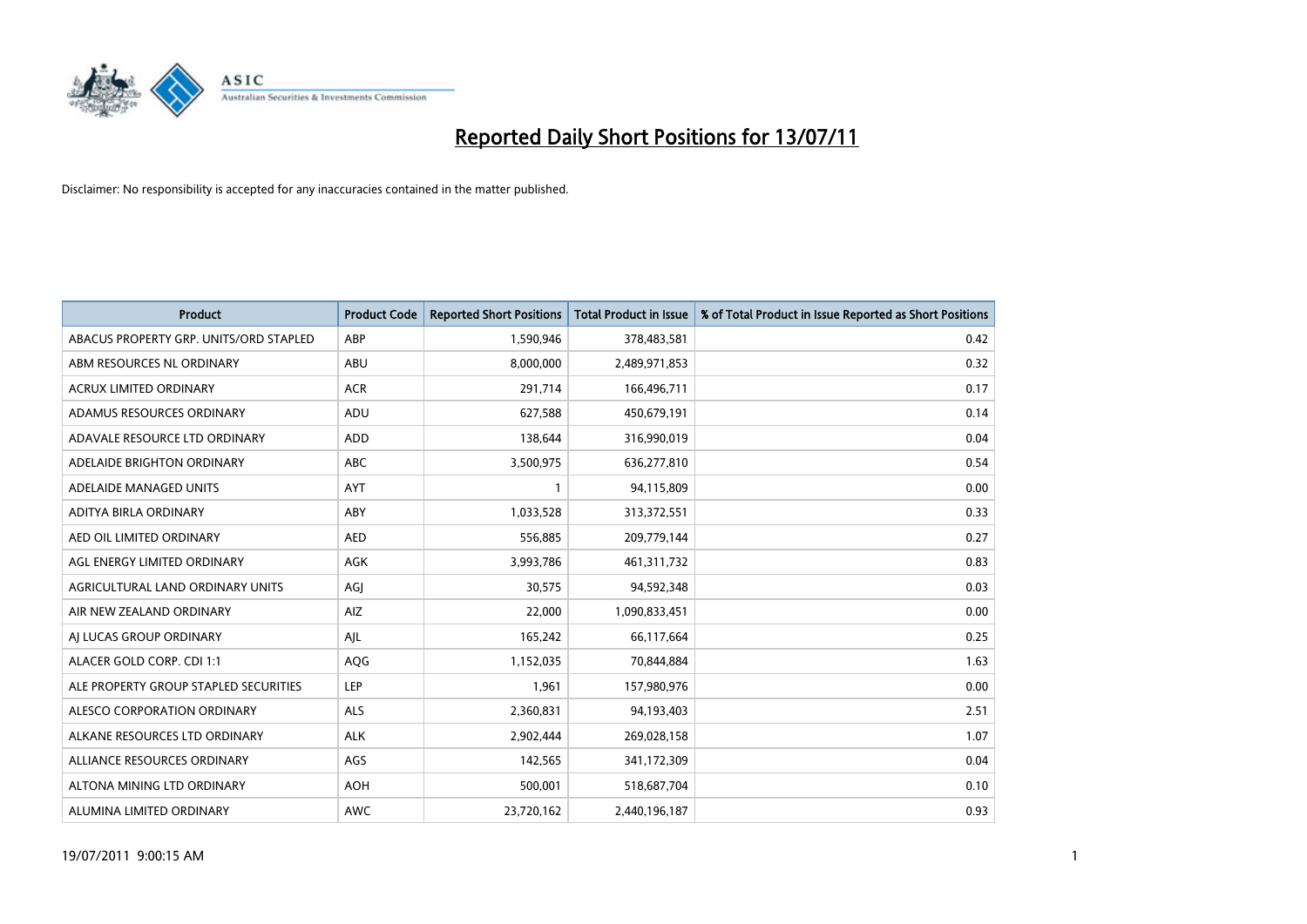

| <b>Product</b>                          | <b>Product Code</b> | <b>Reported Short Positions</b> | <b>Total Product in Issue</b> | % of Total Product in Issue Reported as Short Positions |
|-----------------------------------------|---------------------|---------------------------------|-------------------------------|---------------------------------------------------------|
| AMADEUS ENERGY ORDINARY                 | AMU                 | 754,597                         | 294,718,073                   | 0.25                                                    |
| AMALGAMATED HOLDINGS ORDINARY           | AHD                 | 17,188                          | 157,471,848                   | 0.01                                                    |
| AMCOR LIMITED ORDINARY                  | <b>AMC</b>          | 7,588,526                       | 1,227,469,819                 | 0.59                                                    |
| AMP LIMITED ORDINARY                    | AMP                 | 12,514,488                      | 2,811,693,913                 | 0.44                                                    |
| AMPELLA MINING ORDINARY                 | <b>AMX</b>          | 753,525                         | 204,885,108                   | 0.37                                                    |
| ANSELL LIMITED ORDINARY                 | <b>ANN</b>          | 3,302,716                       | 133,011,550                   | 2.49                                                    |
| ANTARES ENERGY LTD ORDINARY             | <b>AZZ</b>          | 101,632                         | 273,000,000                   | 0.04                                                    |
| ANZ BANKING GRP LTD ORDINARY            | ANZ                 | 9,104,364                       | 2,628,863,651                 | 0.31                                                    |
| APA GROUP STAPLED SECURITIES            | <b>APA</b>          | 9,128,080                       | 634,116,029                   | 1.42                                                    |
| APEX MINERALS NL ORDINARY               | <b>AXM</b>          | 885,146                         | 5,550,243,713                 | 0.02                                                    |
| APN EUROPEAN RETAIL UNITS STAPLED SEC.  | <b>AEZ</b>          | 11,832                          | 544,910,660                   | 0.00                                                    |
| APN NEWS & MEDIA ORDINARY               | <b>APN</b>          | 24,779,391                      | 618,568,292                   | 4.00                                                    |
| AQUARIUS PLATINUM. ORDINARY             | <b>AQP</b>          | 2,747,709                       | 470,167,206                   | 0.59                                                    |
| AQUILA RESOURCES ORDINARY               | <b>AQA</b>          | 5,005,304                       | 374,368,499                   | 1.38                                                    |
| ARAFURA RESOURCE LTD ORDINARY           | <b>ARU</b>          | 6,038,983                       | 367,980,342                   | 1.64                                                    |
| ARB CORPORATION ORDINARY                | ARP                 | 1,884                           | 72,481,302                    | 0.00                                                    |
| ARDENT LEISURE GROUP STAPLED SECURITIES | AAD                 | 2,069,017                       | 318,147,978                   | 0.64                                                    |
| ARISTOCRAT LEISURE ORDINARY             | <b>ALL</b>          | 26,189,898                      | 536,480,307                   | 4.89                                                    |
| ASCIANO LIMITED ORDINARY                | <b>AIO</b>          | 22,381,404                      | 2,926,103,883                 | 0.75                                                    |
| ASG GROUP LIMITED ORDINARY              | <b>ASZ</b>          | 94.829                          | 169,117,796                   | 0.06                                                    |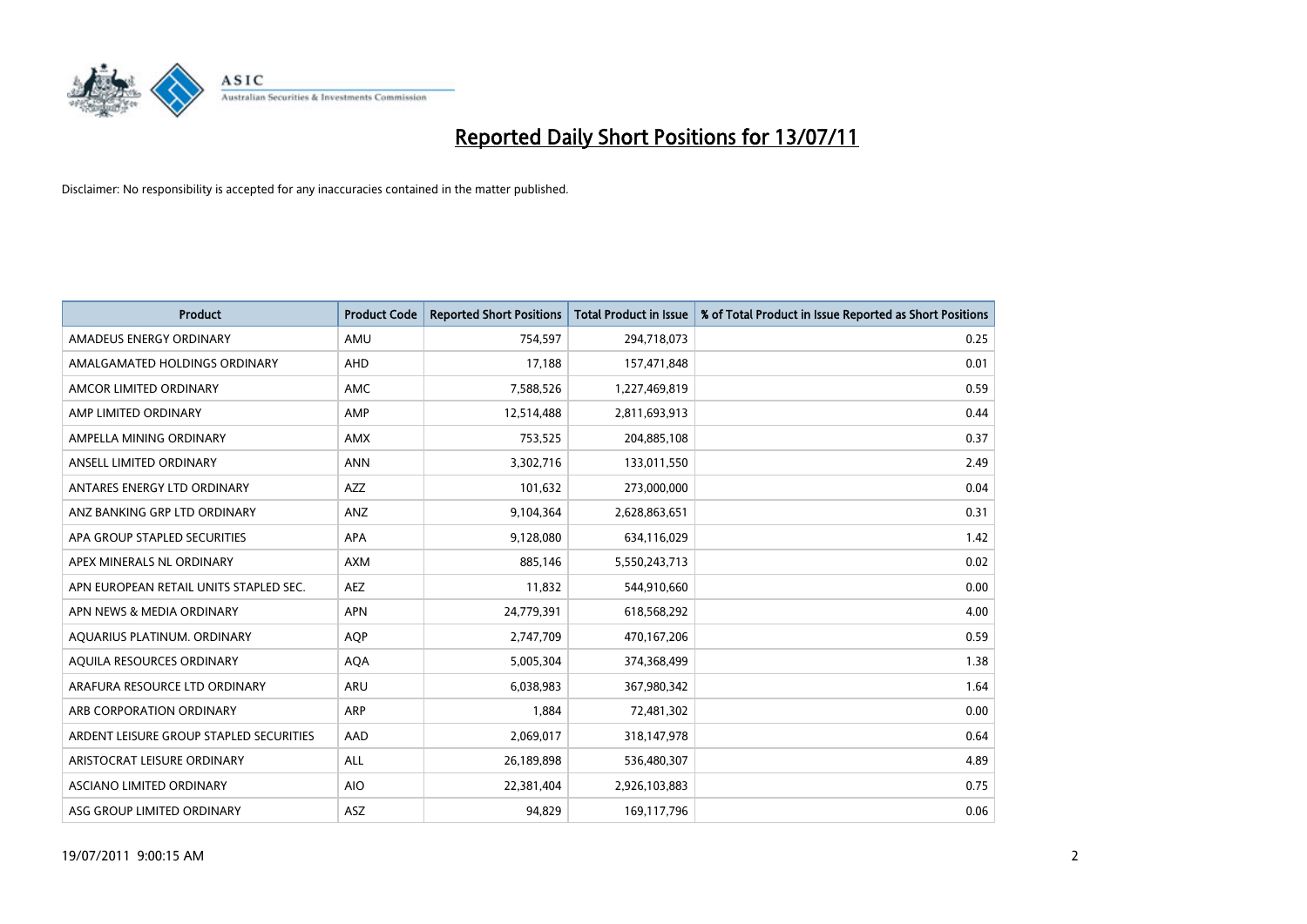

| <b>Product</b>                          | <b>Product Code</b> | <b>Reported Short Positions</b> | <b>Total Product in Issue</b> | % of Total Product in Issue Reported as Short Positions |
|-----------------------------------------|---------------------|---------------------------------|-------------------------------|---------------------------------------------------------|
| ASPEN GROUP ORD/UNITS STAPLED           | APZ                 | 1,066,122                       | 579,826,041                   | 0.17                                                    |
| ASPIRE MINING LTD ORDINARY              | <b>AKM</b>          | 283,462                         | 539,971,483                   | 0.05                                                    |
| <b>ASTON RES LTD ORDINARY</b>           | <b>AZT</b>          | 530,767                         | 204,527,604                   | 0.26                                                    |
| ASTRO JAP PROP GROUP STAPLED SECURITIES | AJA                 | 23,834                          | 58,445,002                    | 0.03                                                    |
| ASX LIMITED ORDINARY                    | <b>ASX</b>          | 1,715,353                       | 175,136,729                   | 0.96                                                    |
| ATLANTIC LIMITED ORDINARY               | ATI                 | 30,575                          | 113,601,916                   | 0.03                                                    |
| ATLAS IRON LIMITED ORDINARY             | AGO                 | 8,207,410                       | 825,891,142                   | 0.97                                                    |
| AUCKLAND INTERNATION ORDINARY           | <b>AIA</b>          | 101,680                         | 1,322,564,489                 | 0.01                                                    |
| AUGUR RESOURCES LTD ORDINARY            | <b>AUK</b>          | 82,265                          | 177,188,048                   | 0.05                                                    |
| <b>AURORA OIL &amp; GAS ORDINARY</b>    | <b>AUT</b>          | 6,121,707                       | 409,865,343                   | 1.50                                                    |
| AUSDRILL LIMITED ORDINARY               | <b>ASL</b>          | 230,479                         | 301,452,517                   | 0.07                                                    |
| AUSENCO LIMITED ORDINARY                | AAX                 | 1,877,365                       | 122,987,022                   | 1.53                                                    |
| <b>AUSTAL LIMITED ORDINARY</b>          | ASB                 | 264,268                         | 188,069,638                   | 0.14                                                    |
| <b>AUSTAR UNITED ORDINARY</b>           | <b>AUN</b>          | 1,550,865                       | 1,271,505,737                 | 0.13                                                    |
| AUSTBROKERS HOLDINGS ORDINARY           | <b>AUB</b>          | 1,892                           | 54,658,736                    | 0.00                                                    |
| AUSTIN ENGINEERING ORDINARY             | ANG                 | 141,614                         | 71,864,403                    | 0.19                                                    |
| <b>AUSTRALAND ASSETS ASSETS</b>         | AAZPB               | 1,168                           | 2,750,000                     | 0.04                                                    |
| AUSTRALAND PROPERTY STAPLED SECURITY    | <b>ALZ</b>          | 855,571                         | 576,846,597                   | 0.15                                                    |
| AUSTRALIAN AGRICULT, ORDINARY           | AAC                 | 1,498,007                       | 311,968,824                   | 0.48                                                    |
| AUSTRALIAN EDUCATION UNITS              | <b>AEU</b>          | 625.000                         | 175,465,397                   | 0.36                                                    |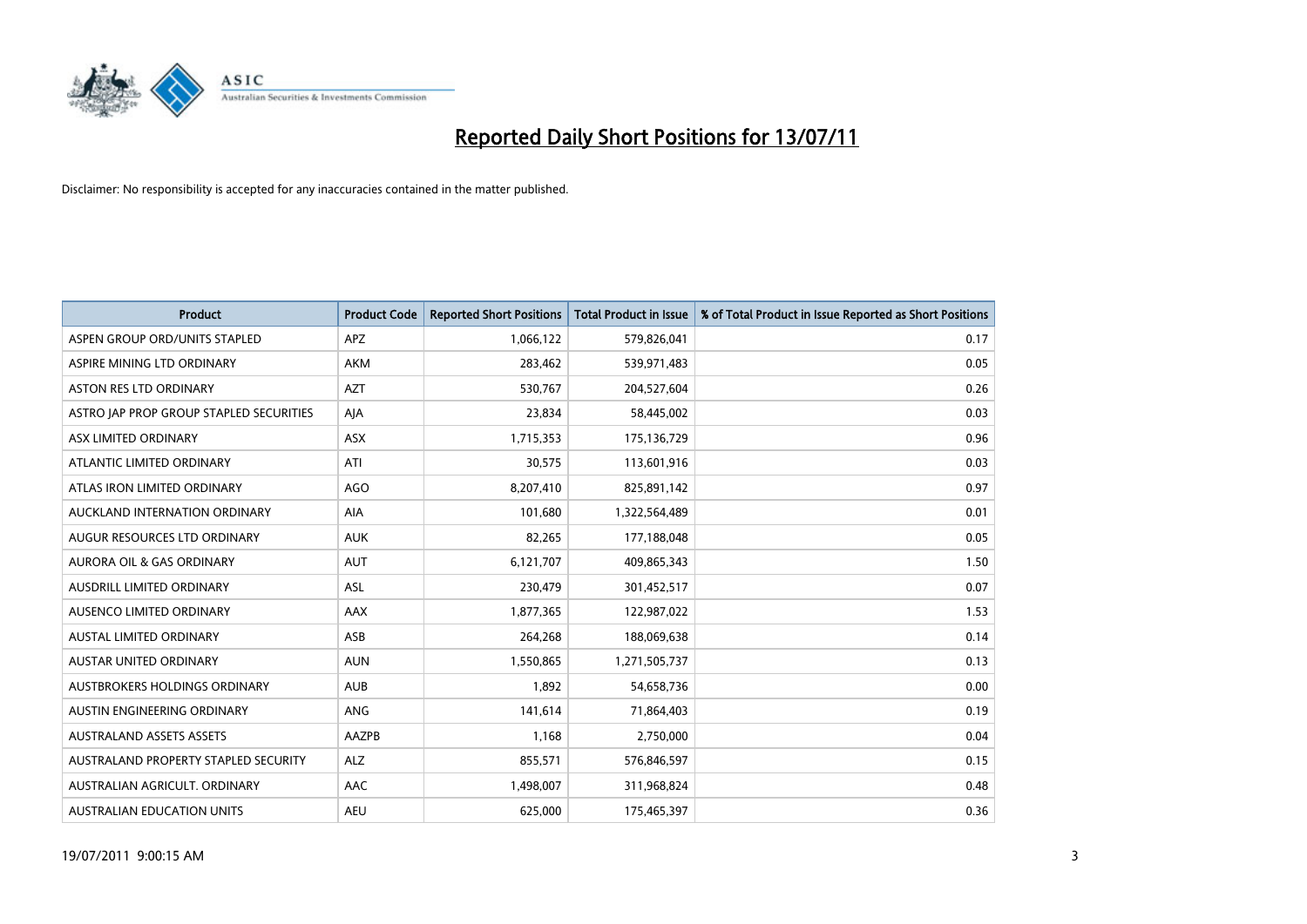

| <b>Product</b>                       | <b>Product Code</b> | <b>Reported Short Positions</b> | <b>Total Product in Issue</b> | % of Total Product in Issue Reported as Short Positions |
|--------------------------------------|---------------------|---------------------------------|-------------------------------|---------------------------------------------------------|
| AUSTRALIAN INFRASTR, UNITS/ORDINARY  | <b>AIX</b>          | 2,199,139                       | 620,733,944                   | 0.35                                                    |
| AUSTRALIAN MINES LTD ORDINARY        | <b>AUZ</b>          | 1,400,000                       | 576,910,315                   | 0.24                                                    |
| AUSTRALIAN PHARM, ORDINARY           | API                 | 786,108                         | 488,115,883                   | 0.16                                                    |
| AUTOMOTIVE HOLDINGS ORDINARY         | <b>AHE</b>          | 37,721                          | 260,579,682                   | 0.01                                                    |
| AVEXA LIMITED ORDINARY               | <b>AVX</b>          | 243,657                         | 847,688,779                   | 0.03                                                    |
| AWE LIMITED ORDINARY                 | <b>AWE</b>          | 5,314,443                       | 521,871,941                   | 1.01                                                    |
| AZUMAH RESOURCES ORDINARY            | <b>AZM</b>          | 248.086                         | 281,650,355                   | 0.09                                                    |
| <b>BANDANNA ENERGY ORDINARY</b>      | <b>BND</b>          | 898,929                         | 427,175,482                   | 0.21                                                    |
| BANK OF QUEENSLAND. ORDINARY         | <b>BOO</b>          | 4,796,394                       | 225,369,547                   | 2.13                                                    |
| <b>BANNERMAN RESOURCES ORDINARY</b>  | <b>BMN</b>          | 675,657                         | 234,435,934                   | 0.29                                                    |
| <b>BASE RES LIMITED ORDINARY</b>     | <b>BSE</b>          | 354,399                         | 165,341,114                   | 0.22                                                    |
| <b>BATHURST RESOURCES ORDINARY</b>   | <b>BTU</b>          | 5,026,759                       | 667,907,997                   | 0.75                                                    |
| <b>BAUXITE RESOURCE LTD ORDINARY</b> | <b>BAU</b>          | 111,797                         | 235,379,896                   | 0.05                                                    |
| <b>BC IRON LIMITED ORDINARY</b>      | <b>BCI</b>          | 183,358                         | 94,381,000                    | 0.20                                                    |
| BEACH ENERGY LIMITED ORDINARY        | <b>BPT</b>          | 3,310,699                       | 1,103,127,711                 | 0.31                                                    |
| BEADELL RESOURCE LTD ORDINARY        | <b>BDR</b>          | 1,393,425                       | 657,906,946                   | 0.21                                                    |
| BENDIGO AND ADELAIDE ORDINARY        | <b>BEN</b>          | 6,808,035                       | 360,301,182                   | 1.89                                                    |
| BERKELEY RESOURCES ORDINARY          | <b>BKY</b>          | 656,757                         | 174,298,273                   | 0.37                                                    |
| BETASHARES ASX RES ETF UNITS         | <b>ORE</b>          | 158,220                         | 4,519,432                     | 3.50                                                    |
| <b>BHP BILLITON LIMITED ORDINARY</b> | <b>BHP</b>          | 45,548,379                      | 3,211,496,105                 | 1.40                                                    |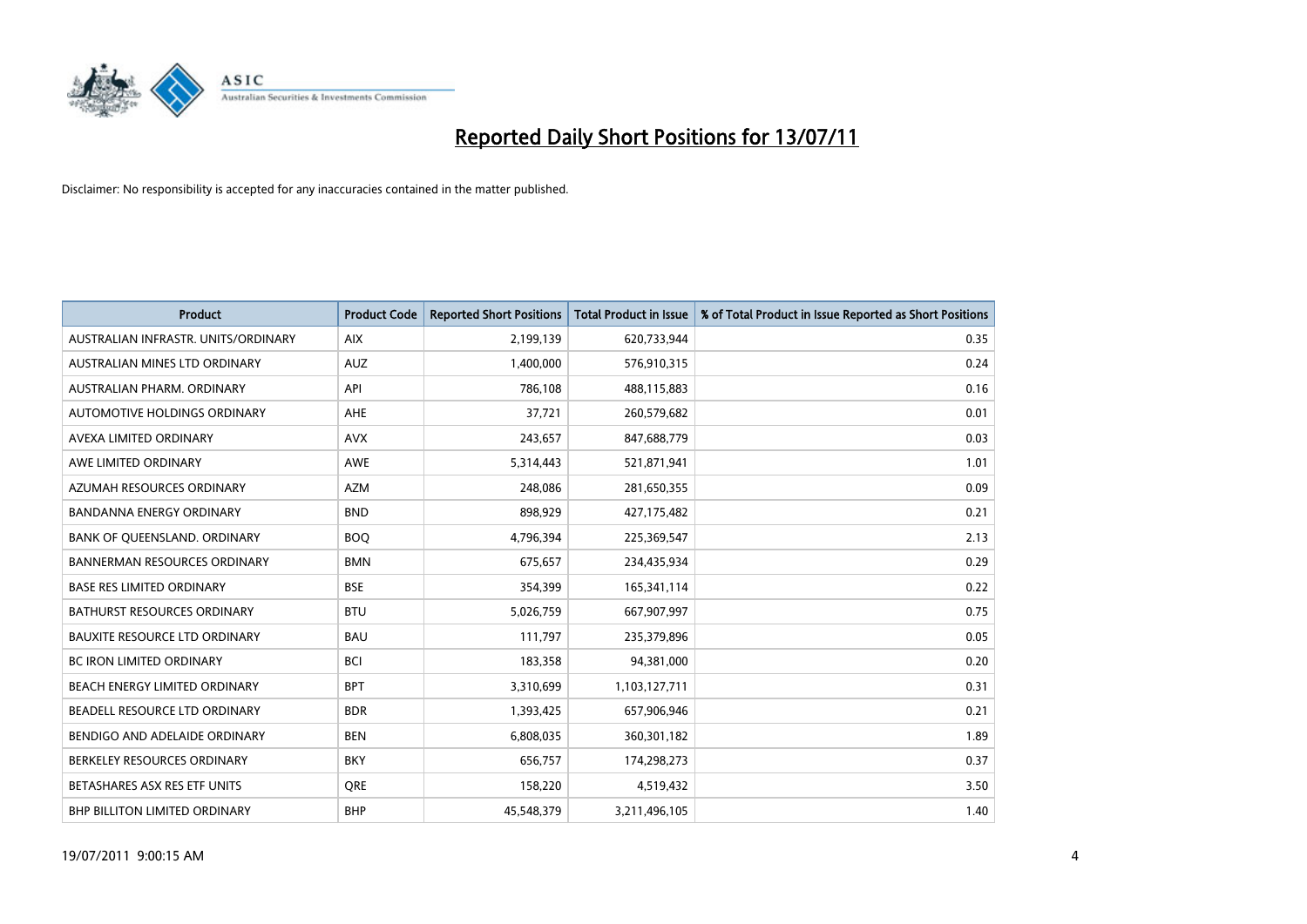

| <b>Product</b>                       | <b>Product Code</b> | <b>Reported Short Positions</b> | <b>Total Product in Issue</b> | % of Total Product in Issue Reported as Short Positions |
|--------------------------------------|---------------------|---------------------------------|-------------------------------|---------------------------------------------------------|
| <b>BILLABONG ORDINARY</b>            | <b>BBG</b>          | 15,144,031                      | 254,037,587                   | 5.97                                                    |
| <b>BIOTA HOLDINGS ORDINARY</b>       | <b>BTA</b>          | 2,132,980                       | 181,417,556                   | 1.17                                                    |
| <b>BISALLOY STEEL ORDINARY</b>       | <b>BIS</b>          | 84,480                          | 216,455,965                   | 0.04                                                    |
| BKI INVESTMENT LTD ORDINARY          | <b>BKI</b>          | 508                             | 422,863,407                   | 0.00                                                    |
| <b>BLACKMORES LIMITED ORDINARY</b>   | <b>BKL</b>          | 9,800                           | 16,746,703                    | 0.06                                                    |
| <b>BLACKTHORN RESOURCES ORDINARY</b> | <b>BTR</b>          | 35,848                          | 122,918,000                   | 0.03                                                    |
| <b>BLUESCOPE STEEL LTD ORDINARY</b>  | <b>BSL</b>          | 70,815,764                      | 1,842,207,385                 | 3.81                                                    |
| <b>BOART LONGYEAR ORDINARY</b>       | <b>BLY</b>          | 6,305,397                       | 461,163,412                   | 1.36                                                    |
| <b>BOOM LOGISTICS ORDINARY</b>       | <b>BOL</b>          | 529,122                         | 465,011,147                   | 0.11                                                    |
| <b>BORAL LIMITED, ORDINARY</b>       | <b>BLD</b>          | 33,616,950                      | 729,925,990                   | 4.58                                                    |
| BOTSWANA METALS LTD ORDINARY         | <b>BML</b>          | 7,000                           | 143,717,013                   | 0.00                                                    |
| <b>BOW ENERGY LIMITED ORDINARY</b>   | <b>BOW</b>          | 7,726,250                       | 350,517,229                   | 2.19                                                    |
| <b>BRADKEN LIMITED ORDINARY</b>      | <b>BKN</b>          | 1,626,833                       | 161,837,406                   | 0.99                                                    |
| <b>BRAMBLES LIMITED ORDINARY</b>     | <b>BXB</b>          | 18,085,200                      | 1,479,369,972                 | 1.20                                                    |
| BREVILLE GROUP LTD ORDINARY          | <b>BRG</b>          | 2,739                           | 129,995,322                   | 0.00                                                    |
| BRICKWORKS LIMITED ORDINARY          | <b>BKW</b>          | 22,660                          | 147,567,333                   | 0.01                                                    |
| <b>BROCKMAN RESOURCES ORDINARY</b>   | <b>BRM</b>          | 88,531                          | 144,803,151                   | 0.06                                                    |
| BT INVESTMENT MNGMNT ORDINARY        | <b>BTT</b>          | 555,870                         | 160,000,000                   | 0.35                                                    |
| <b>BURU ENERGY ORDINARY</b>          | <b>BRU</b>          | 5,233,251                       | 182,840,549                   | 2.87                                                    |
| <b>BWP TRUST ORDINARY UNITS</b>      | <b>BWP</b>          | 1,543,988                       | 520,012,793                   | 0.29                                                    |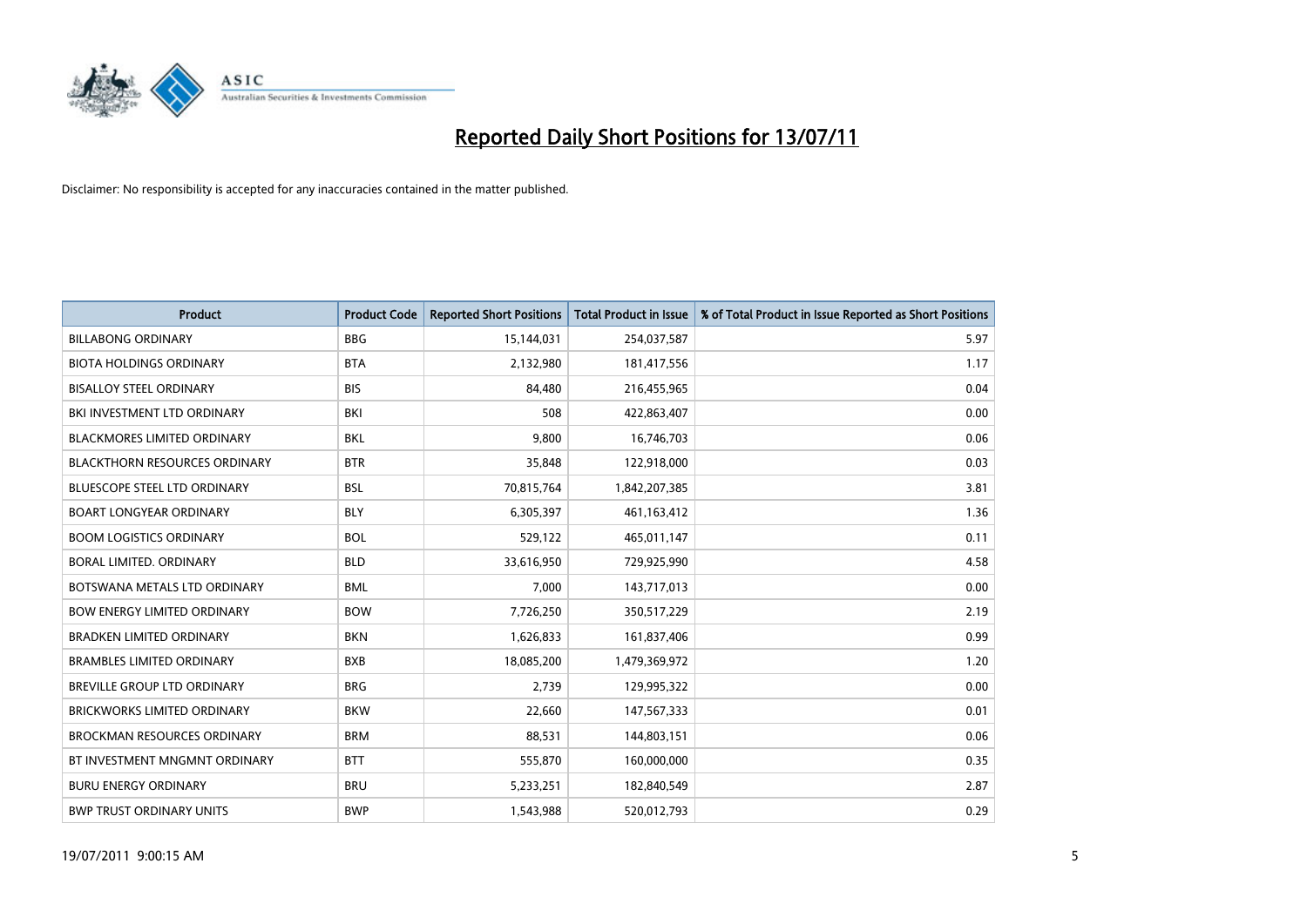

| <b>Product</b>                             | <b>Product Code</b> | <b>Reported Short Positions</b> | Total Product in Issue | % of Total Product in Issue Reported as Short Positions |
|--------------------------------------------|---------------------|---------------------------------|------------------------|---------------------------------------------------------|
| <b>CABCHARGE AUSTRALIA ORDINARY</b>        | CAB                 | 902,747                         | 120,437,014            | 0.74                                                    |
| <b>CALTEX AUSTRALIA ORDINARY</b>           | <b>CTX</b>          | 7,007,855                       | 270,000,000            | 2.57                                                    |
| <b>CAMPBELL BROTHERS ORDINARY</b>          | <b>CPB</b>          | 118,611                         | 67,503,411             | 0.17                                                    |
| CAPE LAMBERT RES LTD ORDINARY              | <b>CFE</b>          | 1,329,158                       | 626,299,603            | 0.21                                                    |
| CARABELLA RES LTD ORDINARY                 | <b>CLR</b>          | 550.941                         | 81,626,580             | 0.67                                                    |
| <b>CARBON ENERGY ORDINARY</b>              | <b>CNX</b>          | 1,726,250                       | 698,517,858            | 0.24                                                    |
| <b>CARDNO LIMITED ORDINARY</b>             | CDD                 | 102.069                         | 109,443,594            | 0.09                                                    |
| CARNARVON PETROLEUM ORDINARY               | <b>CVN</b>          | 3,231,755                       | 687,820,634            | 0.47                                                    |
| CARNEGIE WAVE ENERGY ORDINARY              | <b>CWE</b>          | 83,000                          | 899,087,627            | 0.01                                                    |
| <b>CARPATHIAN RESOURCES ORDINARY</b>       | <b>CPN</b>          | 75.000                          | 265,533,501            | 0.03                                                    |
| CARPENTARIA EXP. LTD ORDINARY              | CAP                 | 9,777                           | 98,741,301             | 0.01                                                    |
| CARSALES.COM LTD ORDINARY                  | <b>CRZ</b>          | 9,928,288                       | 233,679,722            | 4.24                                                    |
| CASH CONVERTERS ORD/DIV ACCESS             | CCV                 | 116.257                         | 379,761,025            | 0.03                                                    |
| <b>CASPIAN OIL &amp; GAS ORDINARY</b>      | CIG                 | 50.000                          | 1,331,500,513          | 0.00                                                    |
| CATALPA RESOURCES ORDINARY                 | <b>CAH</b>          | 162,563                         | 178,095,822            | 0.08                                                    |
| <b>CEC GROUP LIMITED ORDINARY</b>          | <b>CEG</b>          | 1,750                           | 79,662,662             | 0.00                                                    |
| <b>CELLNET GROUP ORDINARY</b>              | <b>CLT</b>          | 1,342                           | 61,286,754             | 0.00                                                    |
| CENTRAL PETROLEUM ORDINARY                 | <b>CTP</b>          | 11,455                          | 982,298,842            | 0.00                                                    |
| <b>CENTRO PROPERTIES UNITS/ORD STAPLED</b> | <b>CNP</b>          | 2,537                           | 972,414,514            | 0.00                                                    |
| CENTRO RETAIL GROUP STAPLED SECURITIES     | <b>CER</b>          | 1,757,531                       | 2,286,399,424          | 0.08                                                    |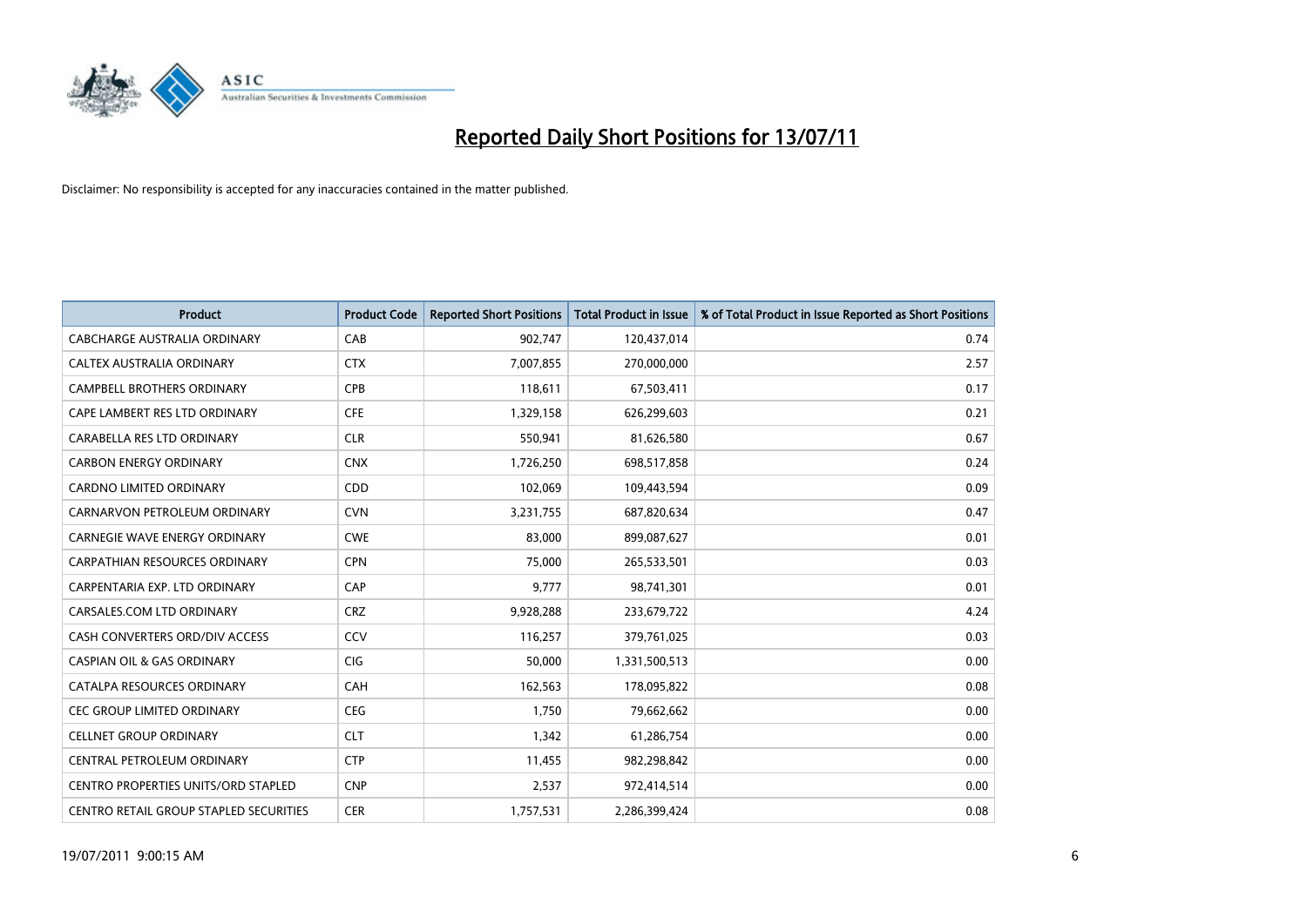

| <b>Product</b>                           | <b>Product Code</b> | <b>Reported Short Positions</b> | <b>Total Product in Issue</b> | % of Total Product in Issue Reported as Short Positions |
|------------------------------------------|---------------------|---------------------------------|-------------------------------|---------------------------------------------------------|
| <b>CERAMIC FUEL CELLS ORDINARY</b>       | CFU                 | 1,229,360                       | 1,201,353,566                 | 0.10                                                    |
| CERRO RESOURCES NL ORDINARY              | <b>CIO</b>          | 26,870                          | 748,268,606                   | 0.00                                                    |
| <b>CFS RETAIL PROPERTY UNITS</b>         | <b>CFX</b>          | 43,056,190                      | 2,839,591,911                 | 1.50                                                    |
| <b>CGA MINING LIMITED ORDINARY</b>       | <b>CGX</b>          | 172,282                         | 333,425,726                   | 0.05                                                    |
| <b>CHALICE GOLD MINES ORDINARY</b>       | <b>CHN</b>          | 200                             | 250,030,886                   | 0.00                                                    |
| CHALLENGER DIV.PRO. STAPLED UNITS        | CDI                 | 83,357                          | 906,046,047                   | 0.01                                                    |
| <b>CHALLENGER INFRAST, STAPLED UNITS</b> | <b>CIF</b>          | 28                              | 316,223,785                   | 0.00                                                    |
| CHALLENGER LIMITED ORDINARY              | CGF                 | 6,551,430                       | 496,747,954                   | 1.32                                                    |
| CHANDLER MACLEOD LTD ORDINARY            | <b>CMG</b>          | 11,970                          | 463,971,344                   | 0.00                                                    |
| CHARTER HALL GROUP STAPLED US PROHIBIT.  | <b>CHC</b>          | 1,156,503                       | 307,866,815                   | 0.37                                                    |
| <b>CHARTER HALL OFFICE UNIT</b>          | C <sub>O</sub> O    | 1,566,952                       | 493,319,730                   | 0.31                                                    |
| <b>CHARTER HALL RETAIL UNITS</b>         | <b>COR</b>          | 453,386                         | 302,162,079                   | 0.14                                                    |
| CHEMGENEX PHARMACEUT ORDINARY            | <b>CXS</b>          | 2,225                           | 313,558,870                   | 0.00                                                    |
| CITIGOLD CORP LTD ORDINARY               | <b>CTO</b>          | 2,059,217                       | 1,105,078,301                 | 0.18                                                    |
| <b>CLARIUS GRP LTD ORDINARY</b>          | <b>CND</b>          | 192,612                         | 88,161,315                    | 0.22                                                    |
| CLINUVEL PHARMACEUT, ORDINARY            | <b>CUV</b>          | 4,127                           | 30,381,706                    | 0.01                                                    |
| <b>CLOUGH LIMITED ORDINARY</b>           | <b>CLO</b>          | 157,170                         | 769,801,269                   | 0.02                                                    |
| CO2 GROUP LIMITED ORDINARY               | COZ                 | 652,085                         | 279,357,526                   | 0.23                                                    |
| <b>COAL &amp; ALLIED ORDINARY</b>        | <b>CNA</b>          | 18,290                          | 86,584,735                    | 0.01                                                    |
| COAL OF AFRICA LTD ORDINARY              | <b>CZA</b>          | 751,754                         | 531,139,661                   | 0.14                                                    |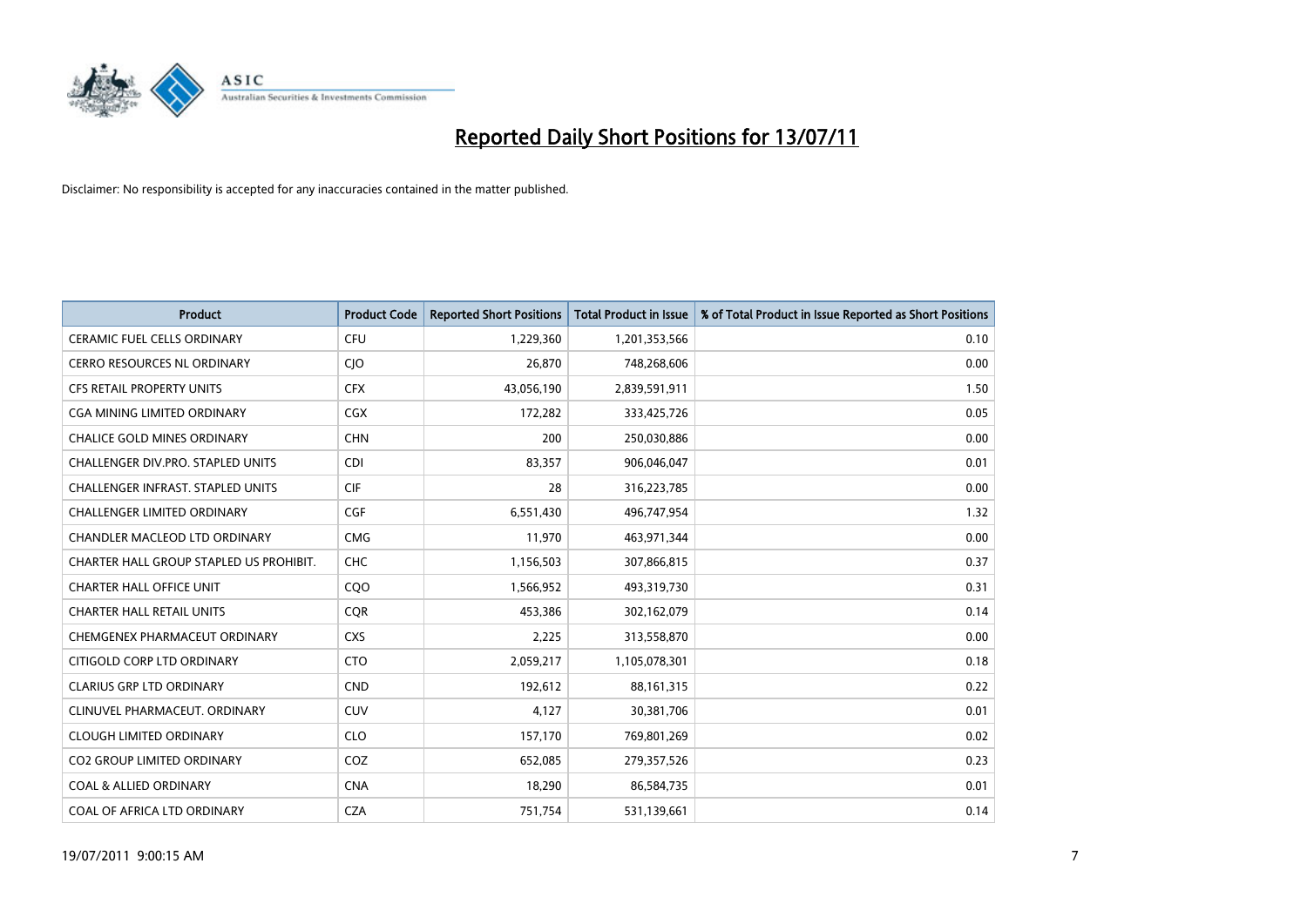

| <b>Product</b>                          | <b>Product Code</b> | <b>Reported Short Positions</b> | Total Product in Issue | % of Total Product in Issue Reported as Short Positions |
|-----------------------------------------|---------------------|---------------------------------|------------------------|---------------------------------------------------------|
| <b>COALSPUR MINES LTD ORDINARY</b>      | <b>CPL</b>          | 2,197,440                       | 567,117,594            | 0.38                                                    |
| COCA-COLA AMATIL ORDINARY               | <b>CCL</b>          | 6,213,622                       | 757,985,646            | 0.81                                                    |
| <b>COCHLEAR LIMITED ORDINARY</b>        | <b>COH</b>          | 1,394,023                       | 56,745,023             | 2.44                                                    |
| COCKATOO COAL ORDINARY                  | <b>COK</b>          | 11,203,319                      | 1,016,096,908          | 1.11                                                    |
| <b>COFFEY INTERNATIONAL ORDINARY</b>    | <b>COF</b>          | 155,900                         | 134,066,081            | 0.12                                                    |
| <b>COKAL LTD ORDINARY</b>               | <b>CKA</b>          | 392,815                         | 128,585,735            | 0.31                                                    |
| COMMONWEALTH BANK, ORDINARY             | <b>CBA</b>          | 22,914,950                      | 1,558,647,244          | 1.44                                                    |
| <b>COMMONWEALTH PROP ORDINARY UNITS</b> | <b>CPA</b>          | 39,285,653                      | 2,449,599,711          | 1.61                                                    |
| <b>COMPASS RESOURCES ORDINARY</b>       | <b>CMR</b>          | 160,952                         | 147,402,920            | 0.11                                                    |
| <b>COMPUTERSHARE LTD ORDINARY</b>       | <b>CPU</b>          | 5,089,320                       | 555,664,059            | 0.88                                                    |
| <b>CONNECTEAST GROUP STAPLED</b>        | CEU                 | 18,707,828                      | 3,940,145,951          | 0.47                                                    |
| CONQUEST MINING ORDINARY                | CQT                 | 803,818                         | 583,241,478            | 0.13                                                    |
| CONSOLIDATED MEDIA, ORDINARY            | <b>CMI</b>          | 3,358,452                       | 561,834,996            | 0.59                                                    |
| CONTANGO MICROCAP ORDINARY              | <b>CTN</b>          | 7,500                           | 146,423,793            | 0.01                                                    |
| CONTINENTAL COAL LTD ORDINARY           | <b>CCC</b>          | 739,375                         | 2,415,170,317          | 0.03                                                    |
| <b>COOPER ENERGY LTD ORDINARY</b>       | <b>COE</b>          | 244,532                         | 292,576,001            | 0.08                                                    |
| <b>COPPER STRIKE LTD ORDINARY</b>       | <b>CSE</b>          | 714                             | 129,455,571            | 0.00                                                    |
| CORDLIFE LIMITED ORDINARY               | CBB                 |                                 | 150,887,354            | 0.00                                                    |
| <b>COUNT FINANCIAL ORDINARY</b>         | COU                 | 645,108                         | 262,247,830            | 0.25                                                    |
| <b>CROMWELL PROP STAPLED SECURITIES</b> | <b>CMW</b>          | 344.483                         | 964,737,315            | 0.04                                                    |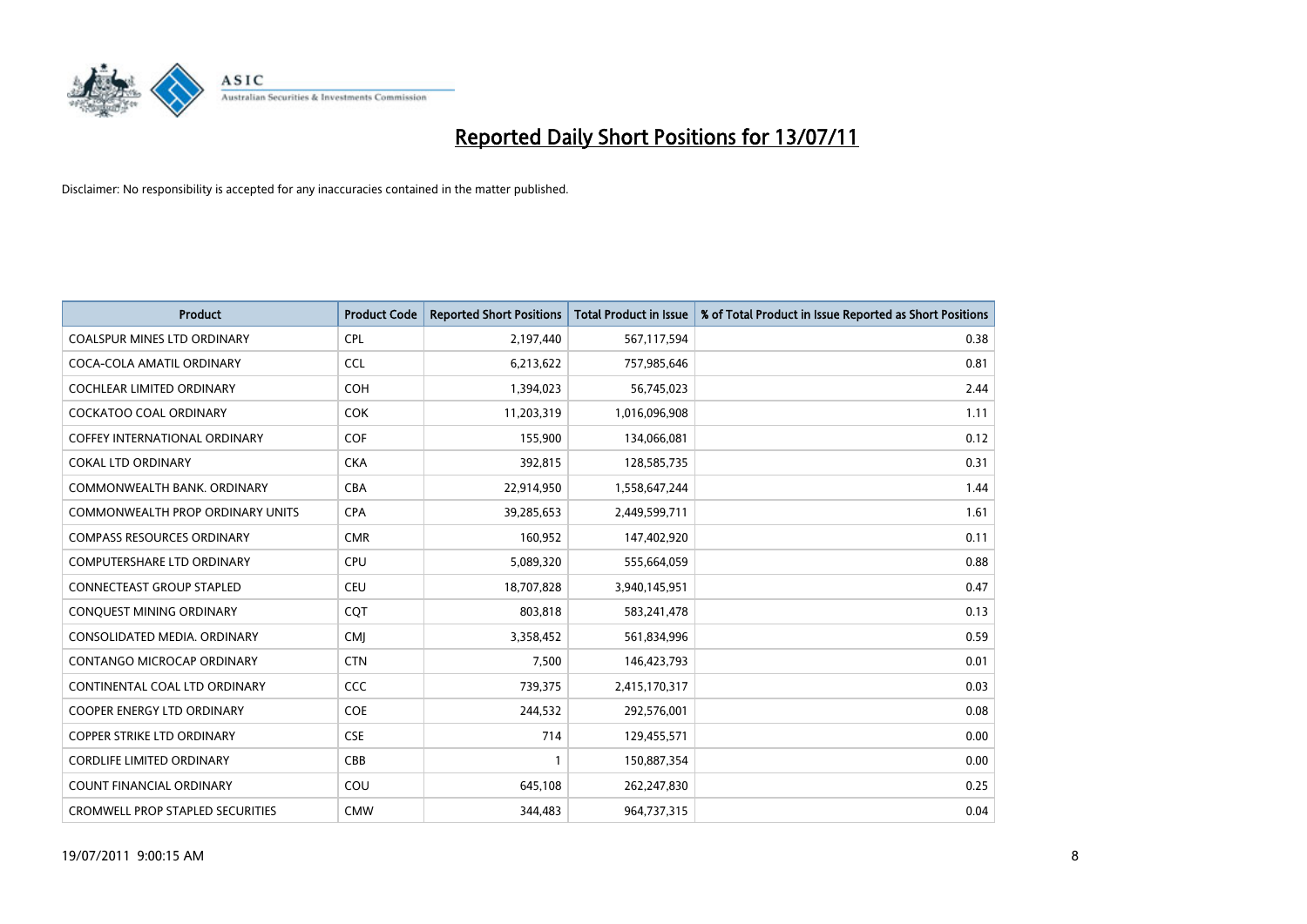

| <b>Product</b>                     | <b>Product Code</b> | <b>Reported Short Positions</b> | <b>Total Product in Issue</b> | % of Total Product in Issue Reported as Short Positions |
|------------------------------------|---------------------|---------------------------------|-------------------------------|---------------------------------------------------------|
| <b>CROWN LIMITED ORDINARY</b>      | <b>CWN</b>          | 2,613,480                       | 754,131,800                   | 0.34                                                    |
| <b>CSG LIMITED ORDINARY</b>        | CSV                 | 1,033,113                       | 282,567,499                   | 0.37                                                    |
| <b>CSL LIMITED ORDINARY</b>        | <b>CSL</b>          | 7,667,487                       | 527,960,909                   | 1.42                                                    |
| <b>CSR LIMITED ORDINARY</b>        | <b>CSR</b>          | 14,878,361                      | 506,000,315                   | 2.94                                                    |
| <b>CUDECO LIMITED ORDINARY</b>     | CDU                 | 894,973                         | 144,216,264                   | 0.62                                                    |
| <b>CUSTOMERS LIMITED ORDINARY</b>  | CUS                 | 43.702                          | 134,869,357                   | 0.03                                                    |
| DART ENERGY LTD ORDINARY           | <b>DTE</b>          | 6,416,192                       | 720,674,545                   | 0.88                                                    |
| DAVID JONES LIMITED ORDINARY       | <b>DJS</b>          | 33,954,135                      | 520,751,395                   | 6.51                                                    |
| DECMIL GROUP LIMITED ORDINARY      | <b>DCG</b>          | 98,098                          | 124,254,568                   | 0.09                                                    |
| DEEP YELLOW LIMITED ORDINARY       | <b>DYL</b>          | 76,669                          | 1,127,534,458                 | 0.01                                                    |
| DEVINE LIMITED ORDINARY            | <b>DVN</b>          | 1,000                           | 634,918,223                   | 0.00                                                    |
| DEXUS PROPERTY GROUP STAPLED UNITS | <b>DXS</b>          | 27,526,800                      | 4,839,024,176                 | 0.56                                                    |
| DISCOVERY METALS LTD ORDINARY      | <b>DML</b>          | 6,490,674                       | 437,114,481                   | 1.48                                                    |
| DOMINO PIZZA ENTERPR ORDINARY      | <b>DMP</b>          | 250,903                         | 68,407,674                    | 0.37                                                    |
| DOWNER EDI LIMITED ORDINARY        | <b>DOW</b>          | 6,459,043                       | 429,100,296                   | 1.50                                                    |
| DUET GROUP STAPLED US PROHIBIT.    | <b>DUE</b>          | 2,960,735                       | 909,692,991                   | 0.31                                                    |
| DULUXGROUP LIMITED ORDINARY        | <b>DLX</b>          | 7,788,570                       | 367,456,259                   | 2.11                                                    |
| DWS ADVANCED ORDINARY              | <b>DWS</b>          | 171,142                         | 132,362,763                   | 0.13                                                    |
| <b>EASTERN STAR GAS ORDINARY</b>   | ESG                 | 9,279,707                       | 991,717,041                   | 0.94                                                    |
| ECHO ENTERTAINMENT ORDINARY        | EGP                 | 1,628,009                       | 688,019,737                   | 0.23                                                    |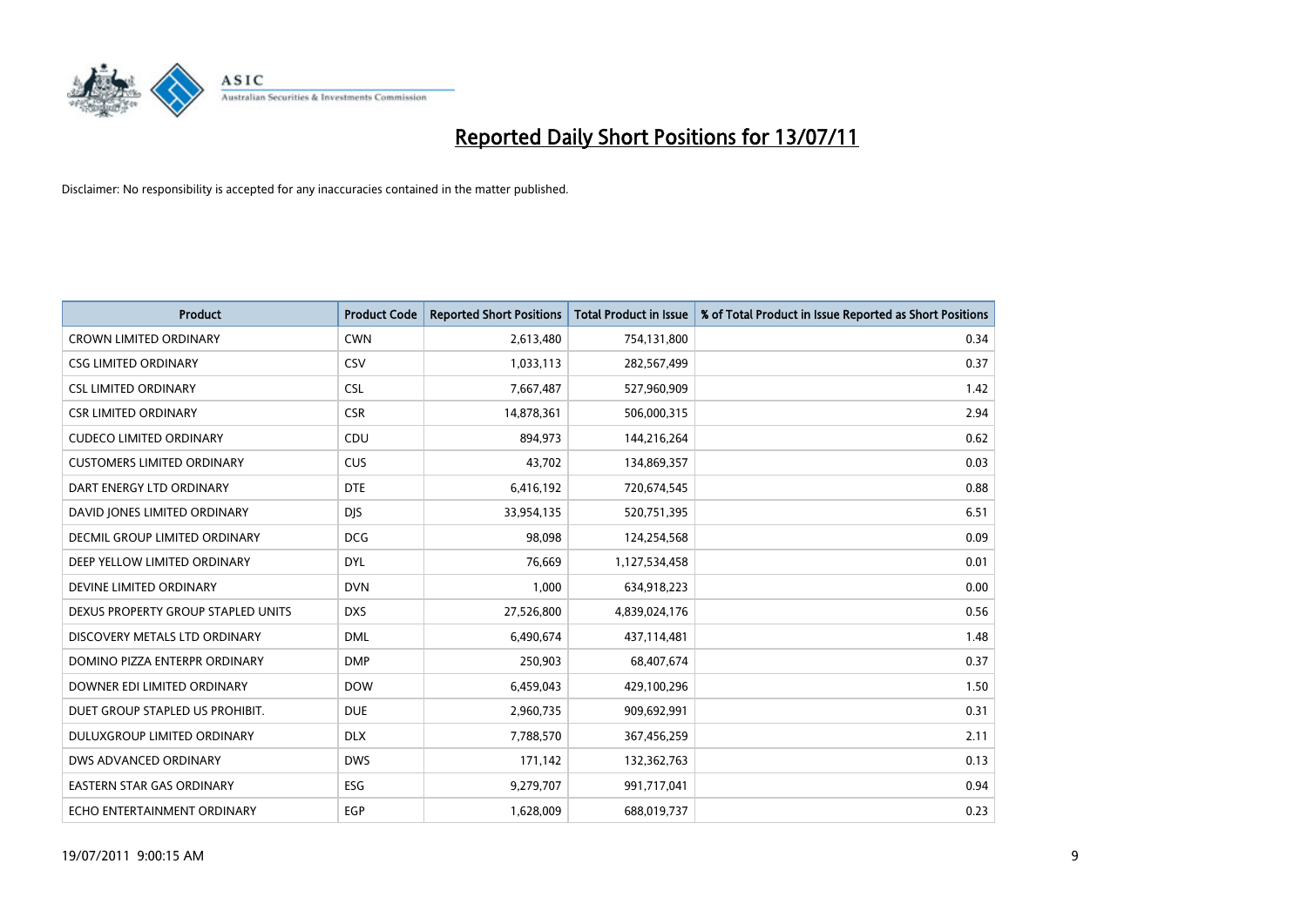

| <b>Product</b>                            | <b>Product Code</b> | <b>Reported Short Positions</b> | <b>Total Product in Issue</b> | % of Total Product in Issue Reported as Short Positions |
|-------------------------------------------|---------------------|---------------------------------|-------------------------------|---------------------------------------------------------|
| <b>EDT RETAIL TRUST UNITS</b>             | <b>EDT</b>          | 99,457                          | 4,700,290,868                 | 0.00                                                    |
| ELDERS LIMITED HYBRIDS                    | <b>ELDPA</b>        | 34,098                          | 1,500,000                     | 2.27                                                    |
| <b>ELDERS LIMITED ORDINARY</b>            | <b>ELD</b>          | 17,098,702                      | 448,598,480                   | 3.79                                                    |
| ELDORADO GOLD CORP CDI 1:1                | EAU                 | 46,088                          | 11,658,431                    | 0.39                                                    |
| ELEMENTAL MINERALS ORDINARY               | <b>ELM</b>          | 162,526                         | 171,284,443                   | 0.09                                                    |
| ELEMENTOS LIMITED ORDINARY                | <b>ELT</b>          | 8                               | 77,068,979                    | 0.00                                                    |
| ELIXIR PETROLEUM LTD ORDINARY             | <b>EXR</b>          | 324,400                         | 188,988,472                   | 0.17                                                    |
| <b>EMECO HOLDINGS ORDINARY</b>            | <b>EHL</b>          | 2,623,426                       | 631,237,586                   | 0.41                                                    |
| ENERGIA MINERALS LTD ORDINARY             | <b>EMX</b>          | 19,001                          | 82,500,005                    | 0.02                                                    |
| <b>ENERGY RESOURCES ORDINARY 'A'</b>      | <b>ERA</b>          | 3,971,005                       | 190,737,934                   | 2.09                                                    |
| <b>ENERGY WORLD CORPOR. ORDINARY</b>      | <b>EWC</b>          | 21,600,198                      | 1,561,166,672                 | 1.38                                                    |
| <b>ENTEK ENERGY LTD ORDINARY</b>          | <b>ETE</b>          | 489,903                         | 510,657,387                   | 0.10                                                    |
| <b>ENTELLECT LIMITED ORDINARY</b>         | <b>ESN</b>          | 464,050                         | 87,239,240                    | 0.53                                                    |
| <b>ENVESTRA LIMITED ORDINARY</b>          | <b>ENV</b>          | 3,536,806                       | 1,468,560,201                 | 0.24                                                    |
| EQUATORIAL RES LTD ORDINARY               | EQX                 | 22,404                          | 101,617,922                   | 0.03                                                    |
| EQUINOX MINERALS LTD CHESS DEPOSITARY INT | EON                 | 154,255                         | 879,495,876                   | 0.02                                                    |
| EUROZ LIMITED ORDINARY                    | EZL                 | 84,000                          | 140,894,763                   | 0.06                                                    |
| <b>EVEREST FINANCIAL ORDINARY</b>         | <b>EFG</b>          | 4,300                           | 25,143,824                    | 0.02                                                    |
| EXTRACT RESOURCES ORDINARY                | <b>EXT</b>          | 534,845                         | 251,191,285                   | 0.19                                                    |
| FAIRFAX MEDIA LTD ORDINARY                | <b>FXJ</b>          | 305,750,351                     | 2,351,955,725                 | 12.99                                                   |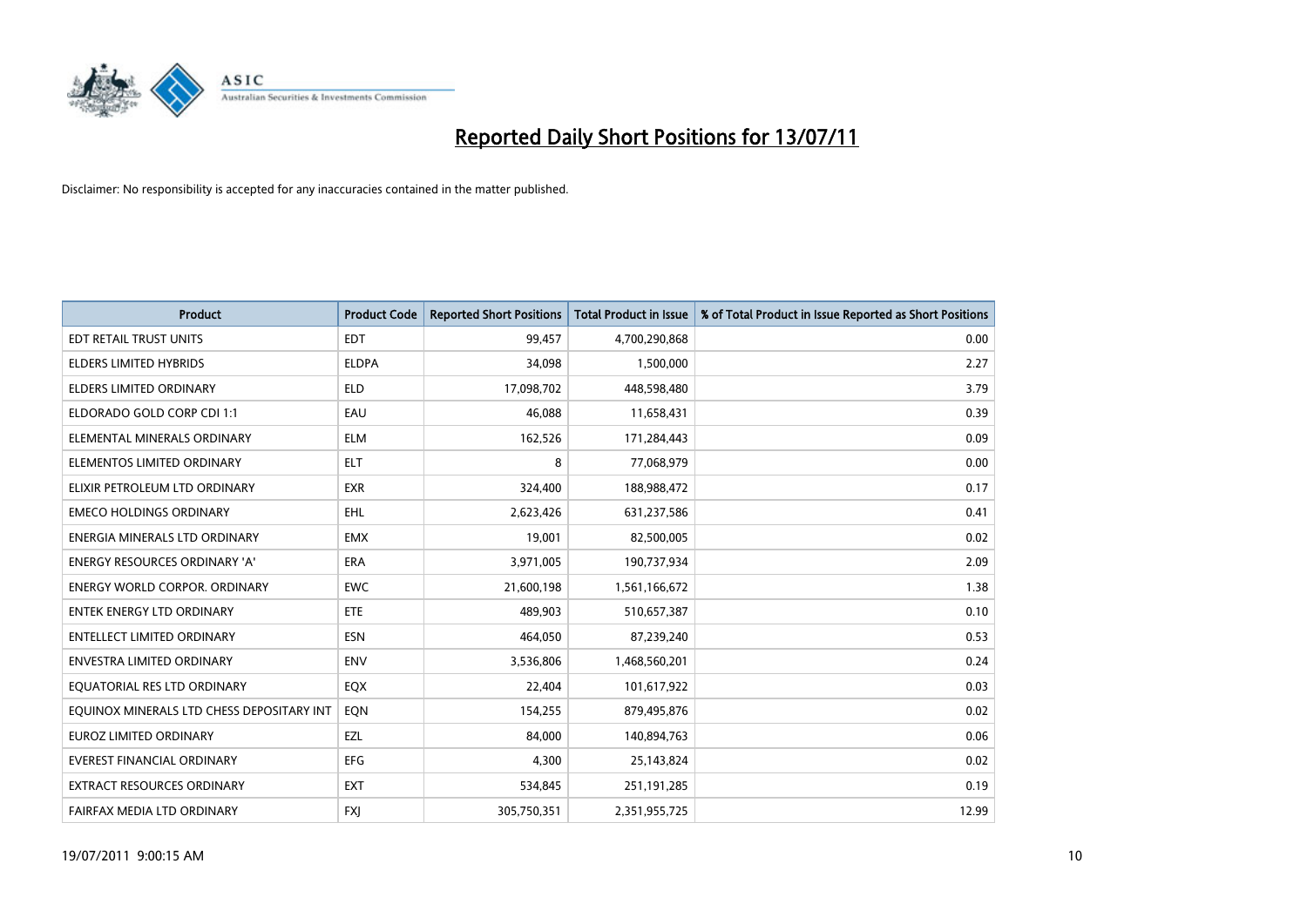

| <b>Product</b>                        | <b>Product Code</b> | <b>Reported Short Positions</b> | Total Product in Issue | % of Total Product in Issue Reported as Short Positions |
|---------------------------------------|---------------------|---------------------------------|------------------------|---------------------------------------------------------|
| <b>FAR LTD ORDINARY</b>               | <b>FAR</b>          | 21,000,000                      | 1,245,401,164          | 1.69                                                    |
| FERRAUS LIMITED ORDINARY              | <b>FRS</b>          | 13,370                          | 249,598,565            | 0.01                                                    |
| FISHER & PAYKEL APP. ORDINARY         | <b>FPA</b>          | 21,298                          | 724,235,162            | 0.00                                                    |
| FISHER & PAYKEL H. ORDINARY           | <b>FPH</b>          | 2,385,266                       | 525,362,450            | 0.45                                                    |
| FKP PROPERTY GROUP STAPLED SECURITIES | <b>FKP</b>          | 29,703,789                      | 1,185,077,223          | 2.49                                                    |
| FLEETWOOD CORP ORDINARY               | <b>FWD</b>          | 666,277                         | 57,847,937             | 1.14                                                    |
| FLETCHER BUILDING ORDINARY            | <b>FBU</b>          | 6,686,643                       | 678,573,570            | 0.99                                                    |
| FLEXIGROUP LIMITED ORDINARY           | <b>FXL</b>          | 51,116                          | 276,292,173            | 0.02                                                    |
| <b>FLIGHT CENTRE ORDINARY</b>         | <b>FLT</b>          | 4,574,588                       | 99,953,554             | 4.58                                                    |
| FLINDERS MINES LTD ORDINARY           | <b>FMS</b>          | 23,794,070                      | 1,820,839,571          | 1.30                                                    |
| <b>FOCUS MINERALS LTD ORDINARY</b>    | <b>FML</b>          | 25,428,958                      | 3,440,515,431          | 0.74                                                    |
| <b>FORGE GROUP LIMITED ORDINARY</b>   | <b>FGE</b>          | 88,808                          | 82,924,014             | 0.10                                                    |
| FORTE ENERGY NL ORDINARY              | <b>FTE</b>          | 2,658,986                       | 695,589,311            | 0.38                                                    |
| FORTESCUE METALS GRP ORDINARY         | <b>FMG</b>          | 32,051,619                      | 3,113,348,659          | 1.00                                                    |
| <b>FOSTER'S GROUP ORDINARY</b>        | <b>FGL</b>          | 7,811,036                       | 1,940,894,542          | 0.40                                                    |
| FTD CORPORATION ORDINARY              | <b>FTD</b>          | 8,088                           | 36,474,593             | 0.02                                                    |
| <b>FUNTASTIC LIMITED ORDINARY</b>     | <b>FUN</b>          | 322,528                         | 340,997,682            | 0.09                                                    |
| <b>G.U.D. HOLDINGS ORDINARY</b>       | <b>GUD</b>          | 229,772                         | 69,089,611             | 0.31                                                    |
| <b>GALAXY RESOURCES ORDINARY</b>      | <b>GXY</b>          | 1,020,155                       | 323,327,000            | 0.33                                                    |
| <b>GEODYNAMICS LIMITED ORDINARY</b>   | GDY                 | 108.692                         | 336,892,832            | 0.04                                                    |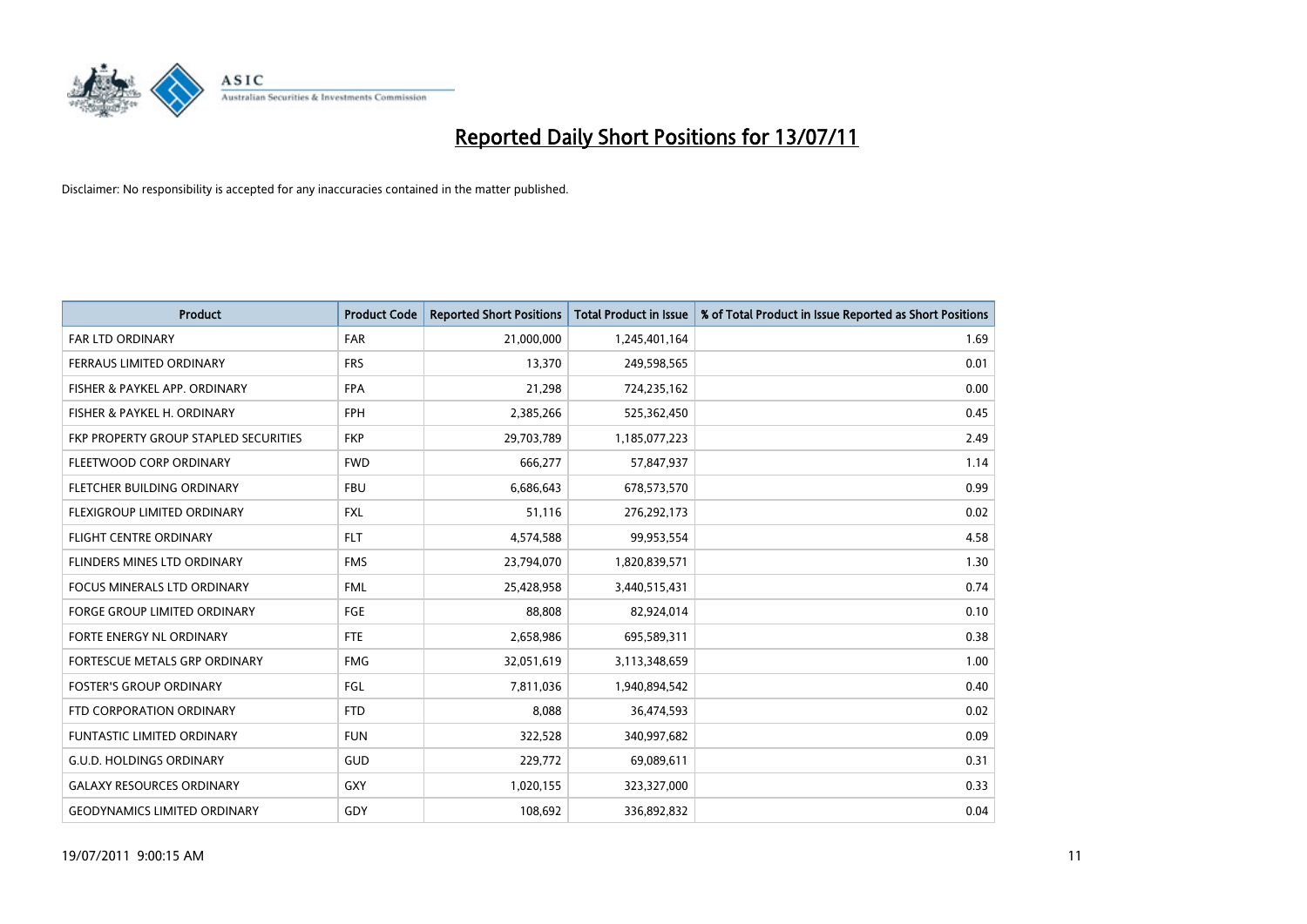

| <b>Product</b>                                 | <b>Product Code</b> | <b>Reported Short Positions</b> | Total Product in Issue | % of Total Product in Issue Reported as Short Positions |
|------------------------------------------------|---------------------|---------------------------------|------------------------|---------------------------------------------------------|
| <b>GINDALBIE METALS LTD ORDINARY</b>           | <b>GBG</b>          | 40,158,985                      | 935,615,590            | 4.30                                                    |
| <b>GLOBAL MINING ORDINARY</b>                  | <b>GMI</b>          | 8,951                           | 191,820,968            | 0.00                                                    |
| <b>GLOUCESTER COAL ORDINARY</b>                | GCL                 | 456,676                         | 165,982,891            | 0.27                                                    |
| <b>GME RESOURCES LTD ORDINARY</b>              | <b>GME</b>          | 800                             | 322,635,902            | 0.00                                                    |
| <b>GOLD ONE INT LTD ORDINARY</b>               | GDO                 | 671,872                         | 808,986,351            | 0.08                                                    |
| <b>GOLDEN WEST RESOURCE ORDINARY</b>           | <b>GWR</b>          | 1,617                           | 192,082,567            | 0.00                                                    |
| <b>GOODMAN FIELDER, ORDINARY</b>               | <b>GFF</b>          | 29,592,115                      | 1,380,386,438          | 2.15                                                    |
| <b>GOODMAN GROUP STAPLED US PROHIBIT.</b>      | <b>GMG</b>          | 30,834,051                      | 7,394,607,411          | 0.40                                                    |
| <b>GPT GROUP STAPLED SEC.</b>                  | <b>GPT</b>          | 14,450,690                      | 1,855,529,431          | 0.76                                                    |
| <b>GRAINCORP LIMITED A CLASS ORDINARY</b>      | <b>GNC</b>          | 636,267                         | 198,318,900            | 0.30                                                    |
| <b>GRANGE RESOURCES. ORDINARY</b>              | <b>GRR</b>          | 327,116                         | 1,153,181,487          | 0.02                                                    |
| <b>GREENCAP LIMITED ORDINARY</b>               | GCG                 |                                 | 262,515,385            | 0.00                                                    |
| <b>GREENLAND MIN EN LTD ORDINARY</b>           | GGG                 | 1,543,871                       | 378,293,716            | 0.40                                                    |
| <b>GRYPHON MINERALS LTD ORDINARY</b>           | GRY                 | 2,949,290                       | 299,922,058            | 0.97                                                    |
| <b>GUILDFORD COAL LTD ORDINARY</b>             | <b>GUF</b>          | 1,705,398                       | 213,532,609            | 0.80                                                    |
| <b>GUINNESS PEAT GROUP. CDI DEF SETTLEMENT</b> | GPG                 | 1,231,427                       | 247,995,659            | 0.50                                                    |
| <b>GUNNS LIMITED ORDINARY</b>                  | <b>GNS</b>          | 63,462,061                      | 848,401,559            | 7.49                                                    |
| <b>GWA GROUP LTD ORDINARY</b>                  | <b>GWA</b>          | 7,560,821                       | 301,525,014            | 2.50                                                    |
| <b>HARVEY NORMAN ORDINARY</b>                  | <b>HVN</b>          | 46, 161, 912                    | 1,062,316,784          | 4.37                                                    |
| HASTIE GROUP LIMITED ORDINARY                  | <b>HST</b>          | 11,345,558                      | 535,111,243            | 2.11                                                    |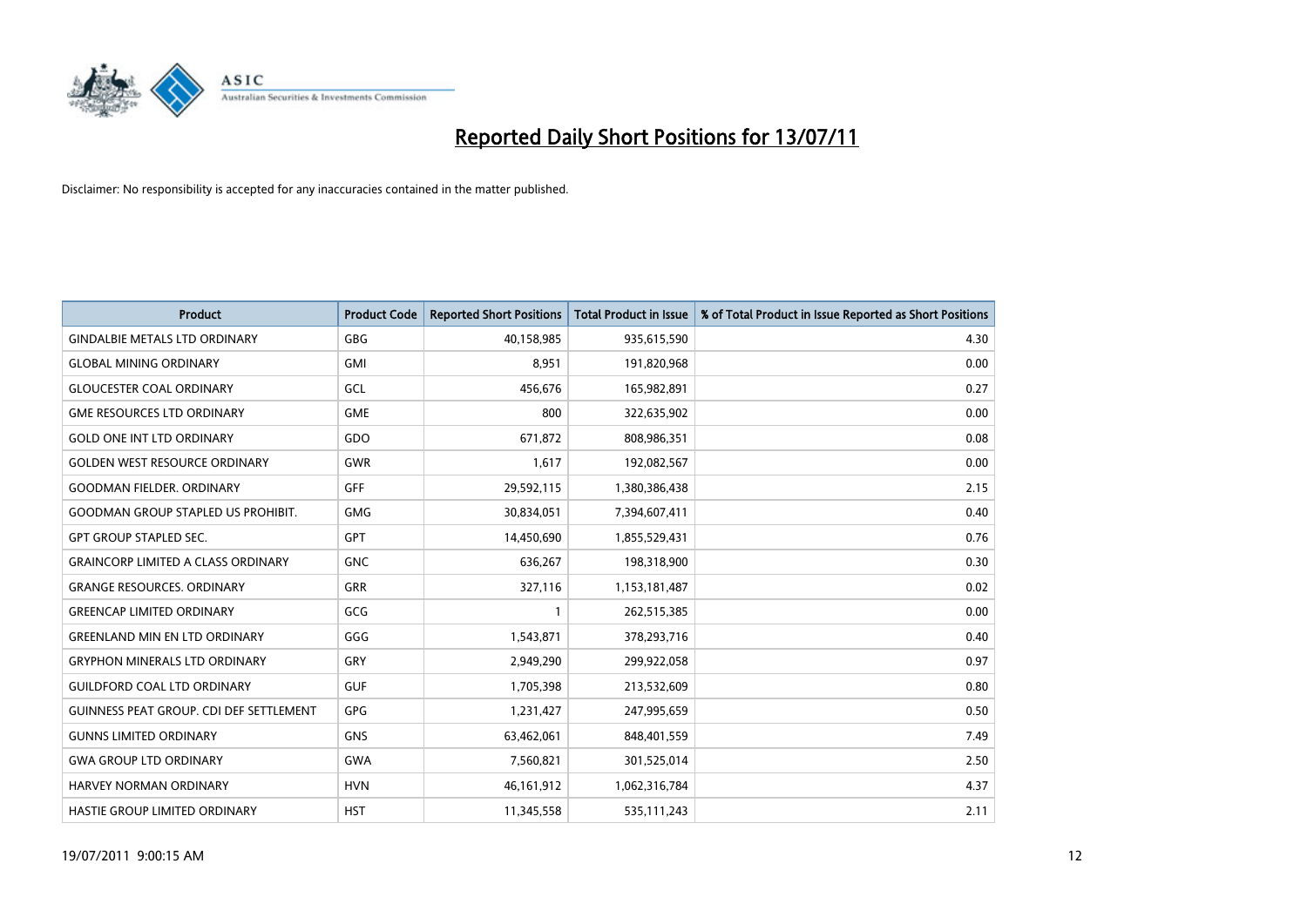

| <b>Product</b>                        | <b>Product Code</b> | <b>Reported Short Positions</b> | Total Product in Issue | % of Total Product in Issue Reported as Short Positions |
|---------------------------------------|---------------------|---------------------------------|------------------------|---------------------------------------------------------|
| HASTINGS DIVERSIFIED STAPLED SECURITY | <b>HDF</b>          | 1,294,426                       | 529,187,294            | 0.25                                                    |
| <b>HEARTWARE INT INC CDI 35:1</b>     | <b>HIN</b>          | 272,008                         | 48,598,550             | 0.56                                                    |
| <b>HENDERSON GROUP CDI 1:1</b>        | <b>HGG</b>          | 7,293,238                       | 621,996,994            | 1.17                                                    |
| HFA HOLDINGS LIMITED ORDINARY         | <b>HFA</b>          | 459,020                         | 117,332,831            | 0.38                                                    |
| <b>HIGHLANDS PACIFIC ORDINARY</b>     | <b>HIG</b>          | 2,529,984                       | 686,082,148            | 0.37                                                    |
| HILLGROVE RES LTD ORDINARY            | <b>HGO</b>          | 1,298,696                       | 793,698,575            | 0.16                                                    |
| HILLS HOLDINGS LTD ORDINARY           | <b>HIL</b>          | 4,186,902                       | 249,139,016            | 1.68                                                    |
| HORIZON OIL LIMITED ORDINARY          | <b>HZN</b>          | 6,275,525                       | 1,130,811,515          | 0.55                                                    |
| HUNNU COAL LIMITED ORDINARY           | <b>HUN</b>          | 242,271                         | 212,565,002            | 0.11                                                    |
| <b>ICON ENERGY LIMITED ORDINARY</b>   | <b>ICN</b>          | 68,880                          | 469,301,394            | 0.01                                                    |
| <b>IINET LIMITED ORDINARY</b>         | <b>IIN</b>          | 1,283,731                       | 152,160,119            | 0.85                                                    |
| <b>ILUKA RESOURCES ORDINARY</b>       | <b>ILU</b>          | 2,266,522                       | 418,700,517            | 0.53                                                    |
| <b>IMDEX LIMITED ORDINARY</b>         | <b>IMD</b>          | 15,316                          | 199,414,165            | 0.01                                                    |
| IMF (AUSTRALIA) LTD ORDINARY          | IMF                 | 324,756                         | 123,828,193            | 0.26                                                    |
| <b>IMX RESOURCES LTD ORDINARY</b>     | <b>IXR</b>          | 20,000                          | 262,612,803            | 0.01                                                    |
| <b>INCITEC PIVOT ORDINARY</b>         | <b>IPL</b>          | 4,469,446                       | 1,628,730,107          | 0.27                                                    |
| INDAGO RESOURCES LTD ORDINARY         | IDG                 | 8,179                           | 4,908,644              | 0.17                                                    |
| INDEPENDENCE GROUP ORDINARY           | <b>IGO</b>          | 1,054,026                       | 202,907,135            | 0.50                                                    |
| INDO MINES LIMITED ORDINARY           | <b>IDO</b>          | 2,522,303                       | 229,809,304            | 1.10                                                    |
| INDOPHIL RESOURCES ORDINARY           | <b>IRN</b>          | 10,273,671                      | 895,875,340            | 1.13                                                    |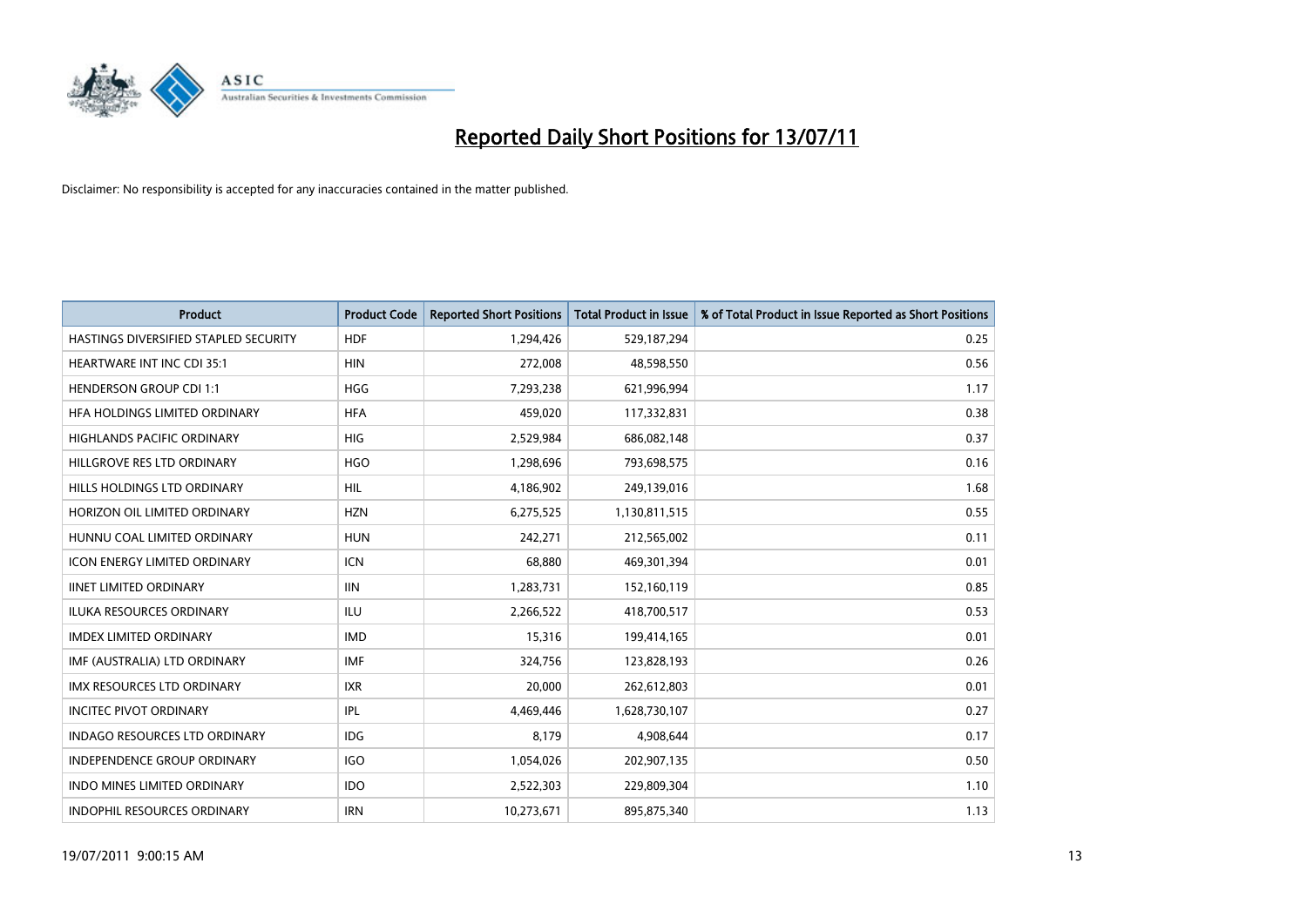

| <b>Product</b>                                | <b>Product Code</b> | <b>Reported Short Positions</b> | Total Product in Issue | % of Total Product in Issue Reported as Short Positions |
|-----------------------------------------------|---------------------|---------------------------------|------------------------|---------------------------------------------------------|
| <b>INDUSTREA LIMITED ORDINARY</b>             | IDL                 | 1,602,431                       | 364,733,566            | 0.44                                                    |
| INFIGEN ENERGY STAPLED SECURITIES             | <b>IFN</b>          | 3,675,657                       | 762,265,972            | 0.48                                                    |
| <b>INFRATIL LIMITED ORDINARY</b>              | IFZ                 | 110,283                         | 601,616,935            | 0.02                                                    |
| ING RE COM GROUP STAPLED SECURITIES           | <b>ILF</b>          | 9,075                           | 441,029,194            | 0.00                                                    |
| <b>INSURANCE AUSTRALIA ORDINARY</b>           | IAG                 | 8,803,319                       | 2,079,034,021          | 0.42                                                    |
| INT GOLDFIELDS LTD ORDINARY                   | <b>IGS</b>          | 12,197,682                      | 571,520,386            | 2.13                                                    |
| INTEGRA MINING LTD, ORDINARY                  | <b>IGR</b>          | 6,507,899                       | 841,525,727            | 0.78                                                    |
| <b>INTREPID MINES ORDINARY</b>                | <b>IAU</b>          | 3,838,458                       | 520,812,643            | 0.71                                                    |
| <b>INVESTA OFFICE FUND STAPLED SECURITIES</b> | <b>IOF</b>          | 8,294,126                       | 2,729,071,212          | 0.29                                                    |
| <b>INVOCARE LIMITED ORDINARY</b>              | <b>IVC</b>          | 1,049,788                       | 107,912,897            | 0.98                                                    |
| ION LIMITED ORDINARY                          | <b>ION</b>          | 164,453                         | 256,365,105            | 0.06                                                    |
| <b>IOOF HOLDINGS LTD ORDINARY</b>             | IFL.                | 968,803                         | 229,794,395            | 0.41                                                    |
| <b>IRESS MARKET TECH. ORDINARY</b>            | <b>IRE</b>          | 1,683,923                       | 126,992,462            | 1.32                                                    |
| <b>IRON ORE HOLDINGS ORDINARY</b>             | <b>IOH</b>          | 70,180                          | 166,087,005            | 0.04                                                    |
| ISHARES GLOBAL 100 CDI 1:1                    | <b>IOO</b>          | 4,054                           | 10,600,000             | 0.04                                                    |
| ISHARES MSCI AUS 200 ISHARES MSCI AUS 200     | IOZ                 | 29,726                          | 1,950,015              | 1.52                                                    |
| <b>ISHARES MSCI EAFE CDI 1:1</b>              | <b>IVE</b>          | 1,785                           | 590,400,000            | 0.00                                                    |
| ISHARES MSCI EM MKTS CDI 1:1                  | <b>IEM</b>          | 18,083                          | 425,700,000            | 0.00                                                    |
| ISHARES S&P 500 CDI 1:1                       | <b>IVV</b>          | 7,608                           | 116,350,000            | 0.01                                                    |
| ISHARES S&P HIGH DIV ISHARES S&P HIGH DIV     | <b>IHD</b>          | 5,229                           | 2,200,055              | 0.24                                                    |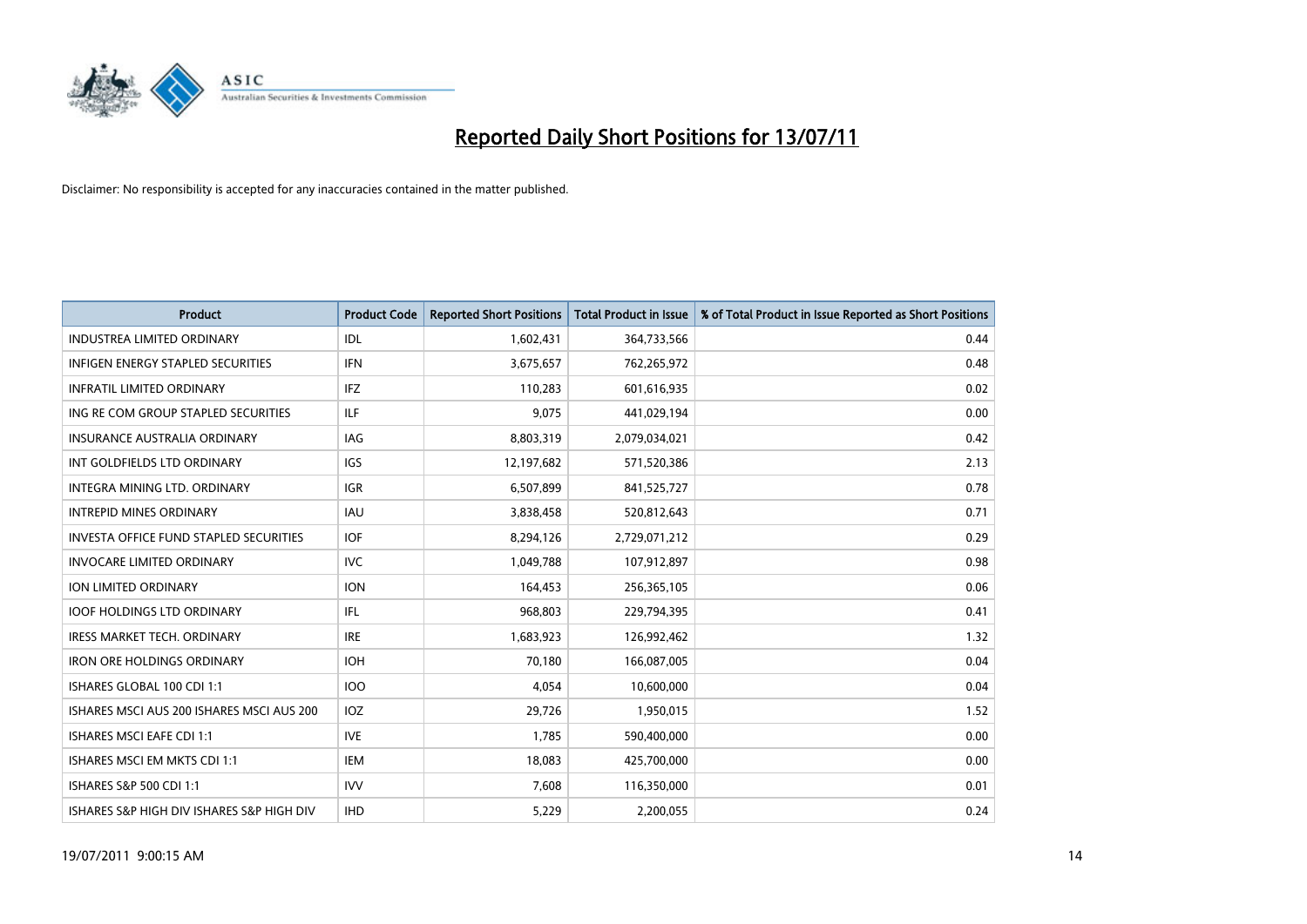

| <b>Product</b>                           | <b>Product Code</b> | <b>Reported Short Positions</b> | Total Product in Issue | % of Total Product in Issue Reported as Short Positions |
|------------------------------------------|---------------------|---------------------------------|------------------------|---------------------------------------------------------|
| ISHARES SMALL ORDS ISHARES SMALL ORDS    | <b>ISO</b>          | 208,082                         | 3,900,000              | 5.34                                                    |
| <b>ISOFT GROUP LIMITED ORDINARY</b>      | <b>ISF</b>          | 12,912,620                      | 1,071,236,272          | 1.21                                                    |
| <b>IVANHOE AUSTRALIA ORDINARY</b>        | <b>IVA</b>          | 101,513                         | 418,709,553            | 0.02                                                    |
| JAMES HARDIE INDUST CHESS DEPOSITARY INT | <b>IHX</b>          | 16,564,083                      | 437,311,611            | 3.77                                                    |
| <b>IAMESON RESOURCES ORDINARY</b>        | <b>JAL</b>          | 1,600,000                       | 95,828,865             | 1.67                                                    |
| <b>JB HI-FI LIMITED ORDINARY</b>         | <b>IBH</b>          | 16,207,887                      | 98,535,763             | 16.45                                                   |
| <b>JUPITER MINES ORDINARY</b>            | <b>IMS</b>          | 76,742                          | 1,561,035,037          | 0.00                                                    |
| KAGARA LTD ORDINARY                      | KZL                 | 10,812,449                      | 708,583,836            | 1.52                                                    |
| KANGAROO RES LTD ORDINARY                | <b>KRL</b>          | 550,000                         | 3,434,430,012          | 0.02                                                    |
| KAROON GAS AUSTRALIA ORDINARY            | <b>KAR</b>          | 1,473,079                       | 221,420,769            | 0.65                                                    |
| KASBAH RESOURCES ORDINARY                | <b>KAS</b>          | 59,154                          | 364,262,596            | 0.02                                                    |
| KATHMANDU HOLD LTD ORDINARY              | <b>KMD</b>          | 877,333                         | 200,000,000            | 0.43                                                    |
| <b>KEYBRIDGE CAPITAL ORDINARY</b>        | <b>KBC</b>          | 77,999                          | 172,070,564            | 0.05                                                    |
| KIMBERLEY METALS LTD ORDINARY            | <b>KBL</b>          | 1,820                           | 164,452,978            | 0.00                                                    |
| KINGSGATE CONSOLID. ORDINARY             | <b>KCN</b>          | 2,910,048                       | 135,324,823            | 2.14                                                    |
| KINGSROSE MINING LTD ORDINARY            | <b>KRM</b>          | 1,099,408                       | 264,688,064            | 0.41                                                    |
| LEIGHTON HOLDINGS ORDINARY               | LEI                 | 6,407,625                       | 336,515,596            | 1.89                                                    |
| LEND LEASE GROUP UNIT/ORD STAPLED        | LLC                 | 2,815,213                       | 570,915,669            | 0.48                                                    |
| LINC ENERGY LTD ORDINARY                 | <b>LNC</b>          | 6,066,554                       | 503,418,900            | 1.19                                                    |
| LIQUEFIED NATURAL ORDINARY               | LNG                 | 335,739                         | 214,449,015            | 0.16                                                    |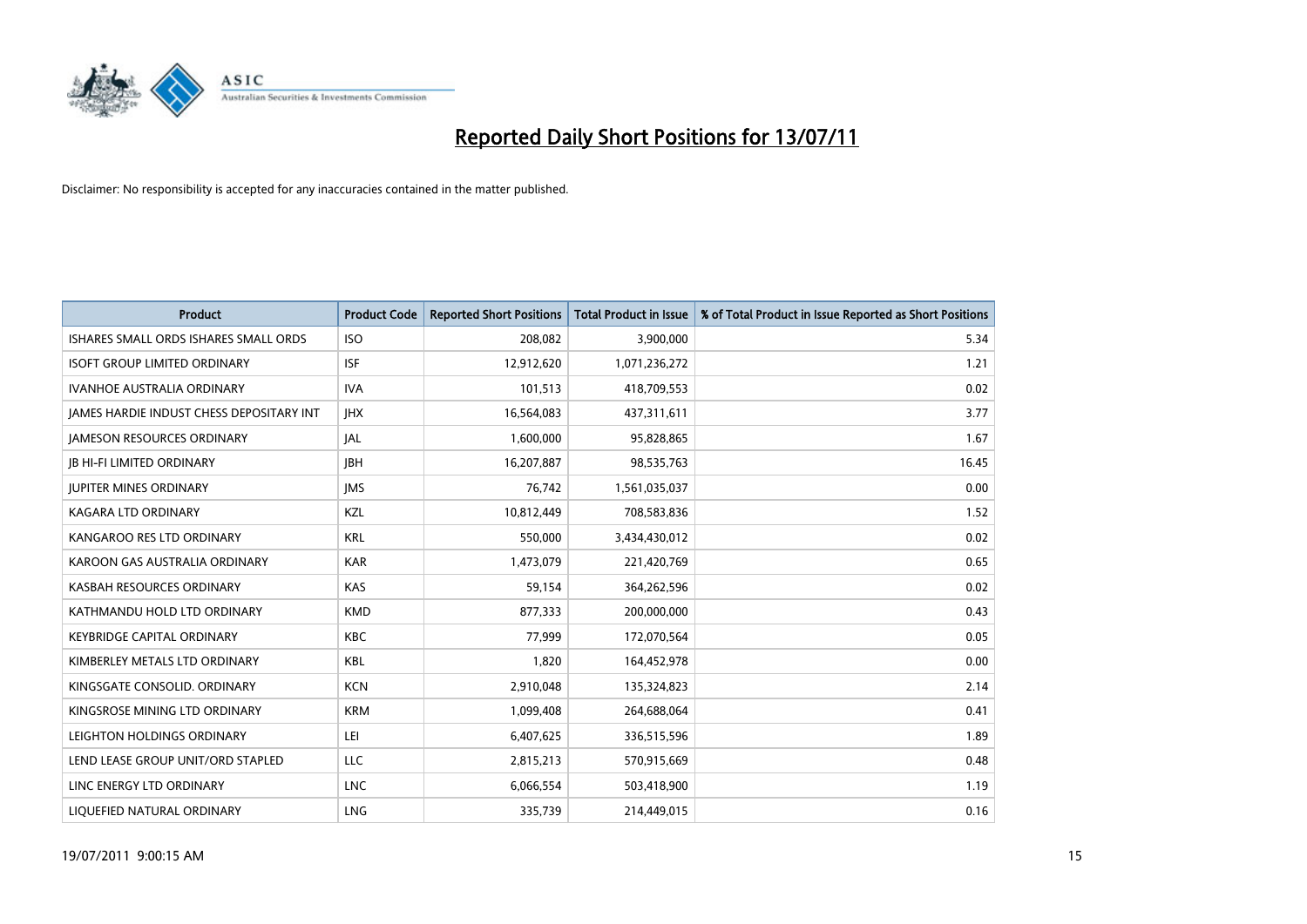

| <b>Product</b>                        | <b>Product Code</b> | <b>Reported Short Positions</b> | <b>Total Product in Issue</b> | % of Total Product in Issue Reported as Short Positions |
|---------------------------------------|---------------------|---------------------------------|-------------------------------|---------------------------------------------------------|
| LYNAS CORPORATION ORDINARY            | <b>LYC</b>          | 50,474,430                      | 1,713,646,913                 | 2.96                                                    |
| M2 TELECOMMUNICATION ORDINARY         | <b>MTU</b>          | 102,681                         | 123,616,285                   | 0.08                                                    |
| <b>MACA LIMITED ORDINARY</b>          | <b>MLD</b>          | 17.080                          | 150,000,000                   | 0.01                                                    |
| MACARTHUR COAL ORDINARY               | <b>MCC</b>          | 2,125,248                       | 302,092,343                   | 0.68                                                    |
| <b>MACMAHON HOLDINGS ORDINARY</b>     | <b>MAH</b>          | 6,128,014                       | 733,711,705                   | 0.84                                                    |
| MACQ ATLAS ROADS GRP ORDINARY STAPLED | <b>MOA</b>          | 6,311,285                       | 452,345,907                   | 1.41                                                    |
| MACQUARIE GROUP LTD ORDINARY          | <b>MOG</b>          | 5,096,019                       | 348,264,705                   | 1.43                                                    |
| MAP GROUP STAPLED US PROHIBIT.        | <b>MAP</b>          | 12,578,190                      | 1,861,210,782                 | 0.66                                                    |
| MARENGO MINING ORDINARY               | <b>MGO</b>          | 103,276                         | 995,068,613                   | 0.01                                                    |
| <b>MATRIX C &amp; E LTD ORDINARY</b>  | <b>MCE</b>          | 136,420                         | 77,081,507                    | 0.17                                                    |
| MCMILLAN SHAKESPEARE ORDINARY         | <b>MMS</b>          | 51,629                          | 68,081,810                    | 0.07                                                    |
| MCPHERSON'S LTD ORDINARY              | <b>MCP</b>          | 223,585                         | 72,401,758                    | 0.31                                                    |
| MEDUSA MINING LTD ORDINARY            | <b>MML</b>          | 914,491                         | 188,233,911                   | 0.48                                                    |
| MELBOURNE IT LIMITED ORDINARY         | MLB                 | 182,722                         | 80,662,621                    | 0.23                                                    |
| MEO AUSTRALIA LTD ORDINARY            | <b>MEO</b>          | 3,578,533                       | 539,913,260                   | 0.65                                                    |
| <b>MERMAID MARINE ORDINARY</b>        | <b>MRM</b>          | 2,300,021                       | 215,376,756                   | 1.07                                                    |
| MESOBLAST LIMITED ORDINARY            | <b>MSB</b>          | 2,137,504                       | 280,425,258                   | 0.77                                                    |
| METALS X LIMITED ORDINARY             | <b>MLX</b>          | 326,940                         | 1,365,661,782                 | 0.03                                                    |
| METCASH LIMITED ORDINARY              | <b>MTS</b>          | 26,046,140                      | 768,928,924                   | 3.37                                                    |
| METGASCO LIMITED ORDINARY             | <b>MEL</b>          | 235,435                         | 276,213,791                   | 0.09                                                    |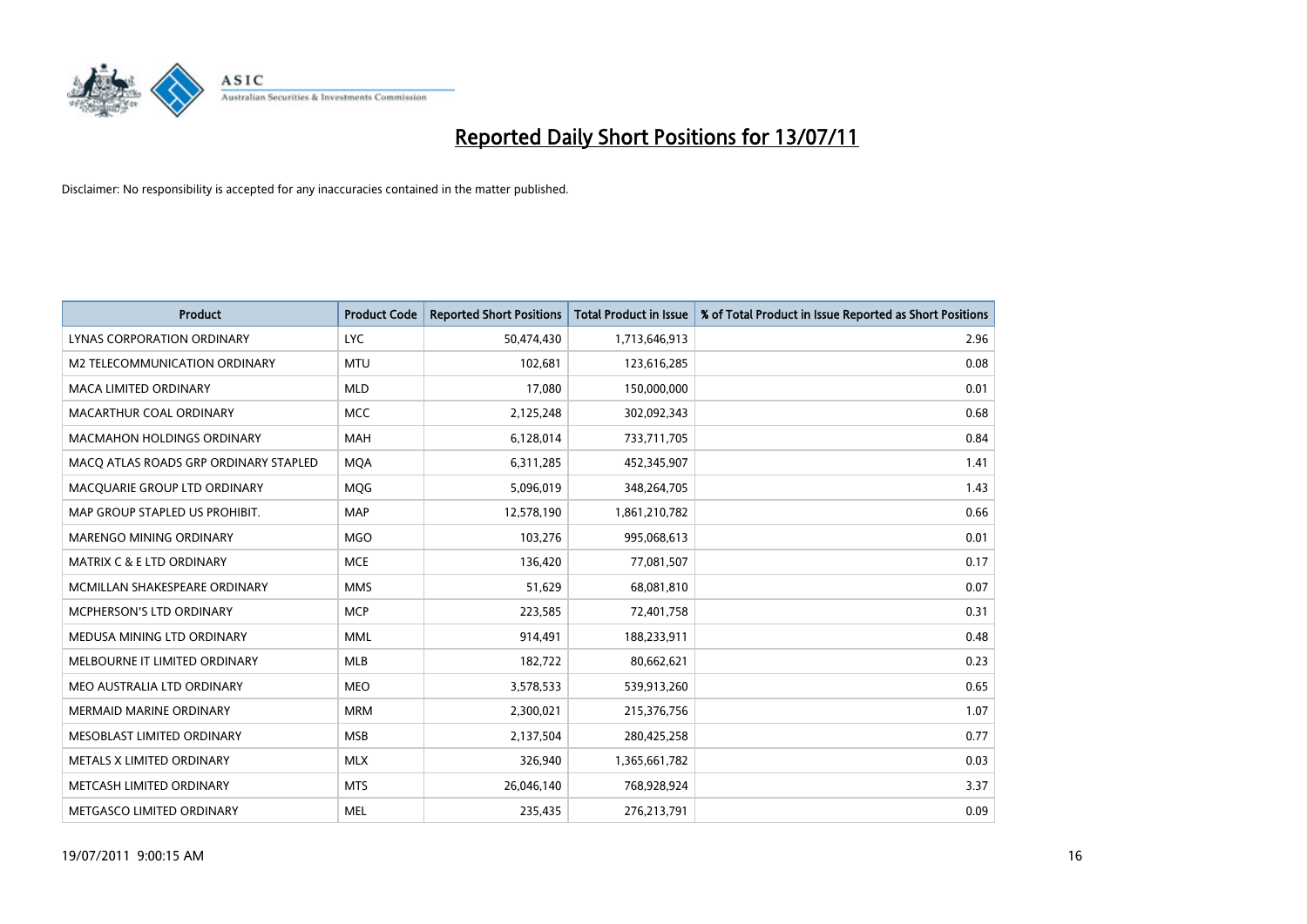

| <b>Product</b>                     | <b>Product Code</b> | <b>Reported Short Positions</b> | <b>Total Product in Issue</b> | % of Total Product in Issue Reported as Short Positions |
|------------------------------------|---------------------|---------------------------------|-------------------------------|---------------------------------------------------------|
| METMINCO LIMITED ORDINARY          | <b>MNC</b>          | 3,445,423                       | 1,462,616,146                 | 0.23                                                    |
| MHM METALS LIMITED ORDINARY        | <b>MHM</b>          | 68,601                          | 101,872,410                   | 0.07                                                    |
| MICLYN EXP OFFSHR ORDINARY         | <b>MIO</b>          | 596,176                         | 274,618,684                   | 0.21                                                    |
| MINARA RESOURCES ORDINARY          | <b>MRE</b>          | 10,846,589                      | 1,169,424,487                 | 0.92                                                    |
| MINCOR RESOURCES NL ORDINARY       | <b>MCR</b>          | 1,232,127                       | 200,608,804                   | 0.60                                                    |
| MINEMAKERS LIMITED ORDINARY        | <b>MAK</b>          | 44,227                          | 227,003,950                   | 0.02                                                    |
| MINERAL DEPOSITS ORDINARY          | <b>MDL</b>          | 466,576                         | 83,415,116                    | 0.57                                                    |
| MINERAL RESOURCES. ORDINARY        | <b>MIN</b>          | 879,277                         | 169,168,017                   | 0.51                                                    |
| MIRABELA NICKEL LTD ORDINARY       | <b>MBN</b>          | 10,828,943                      | 491,781,237                   | 2.17                                                    |
| MIRVAC GROUP STAPLED SECURITIES    | <b>MGR</b>          | 23,525,100                      | 3,416,924,188                 | 0.67                                                    |
| MISSION NEWENERGY ORDINARY         | <b>MBT</b>          | 1,500                           | 8,512,259                     | 0.02                                                    |
| <b>MOLOPO ENERGY LTD ORDINARY</b>  | <b>MPO</b>          | 1,449,927                       | 247,940,175                   | 0.58                                                    |
| MOLY MINES LIMITED ORDINARY        | <b>MOL</b>          | 48,000                          | 384,893,989                   | 0.01                                                    |
| <b>MONADELPHOUS GROUP ORDINARY</b> | <b>MND</b>          | 782,016                         | 87,576,827                    | 0.88                                                    |
| MORTGAGE CHOICE LTD ORDINARY       | <b>MOC</b>          | 27,910                          | 119,948,255                   | 0.03                                                    |
| MOUNT GIBSON IRON ORDINARY         | <b>MGX</b>          | 10,640,943                      | 1,082,570,693                 | 0.99                                                    |
| MSF SUGAR LIMITED ORDINARY         | <b>MSF</b>          | 29,108                          | 69,165,378                    | 0.04                                                    |
| MULTIPLEX SITES SITES              | <b>MXUPA</b>        | 172                             | 4,500,000                     | 0.00                                                    |
| MURCHISON METALS LTD ORDINARY      | <b>MMX</b>          | 15,742,216                      | 435,884,268                   | 3.60                                                    |
| <b>MYER HOLDINGS LTD ORDINARY</b>  | <b>MYR</b>          | 17,148,004                      | 582,947,884                   | 2.95                                                    |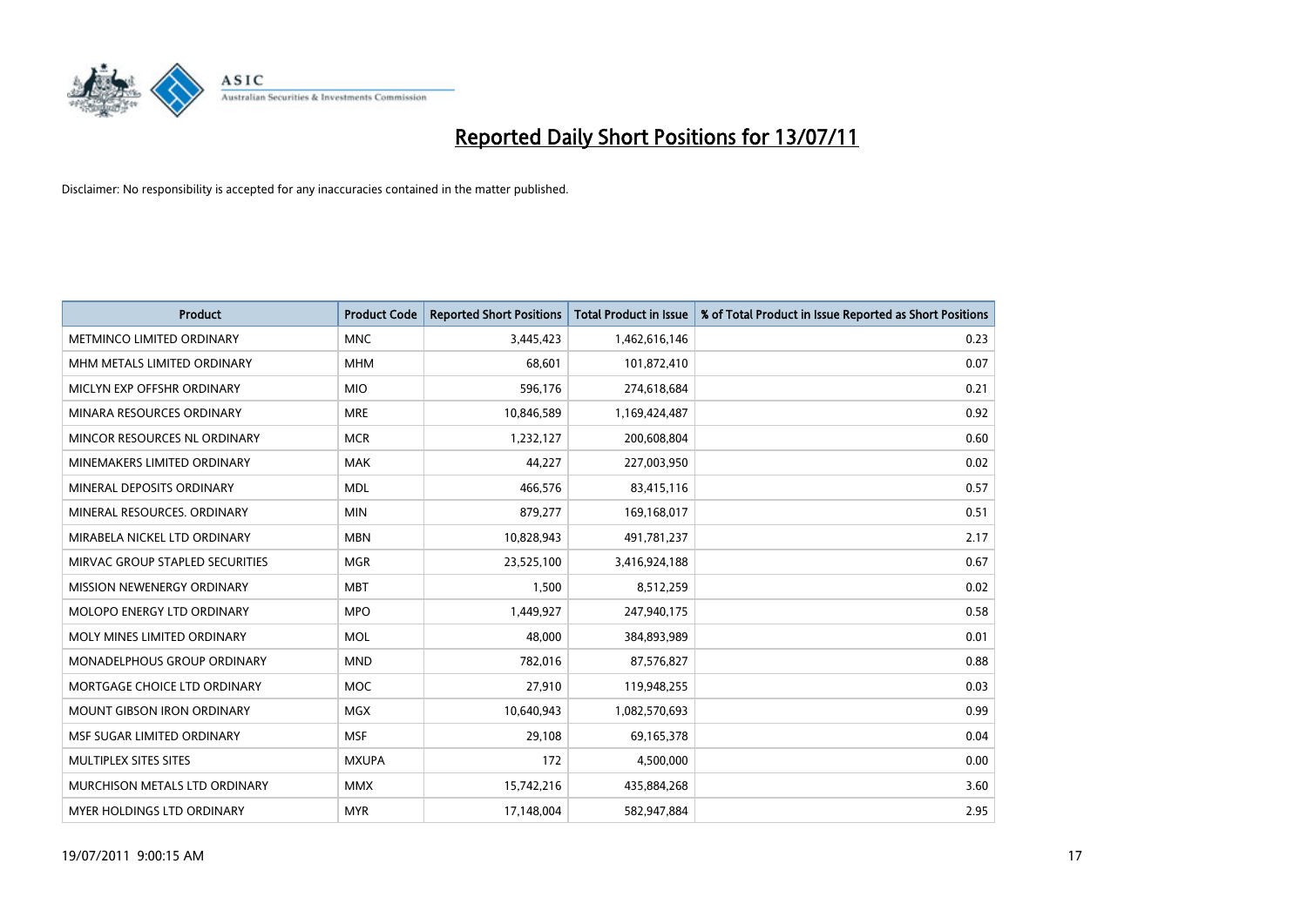

| <b>Product</b>                           | <b>Product Code</b> | <b>Reported Short Positions</b> | <b>Total Product in Issue</b> | % of Total Product in Issue Reported as Short Positions |
|------------------------------------------|---------------------|---------------------------------|-------------------------------|---------------------------------------------------------|
| <b>MYSTATE LIMITED ORDINARY</b>          | <b>MYS</b>          | 1.400                           | 67,439,158                    | 0.00                                                    |
| NANOSONICS LIMITED ORDINARY              | <b>NAN</b>          | 17,862                          | 230,490,585                   | 0.01                                                    |
| NATIONAL AUST. BANK ORDINARY             | <b>NAB</b>          | 11,009,706                      | 2,169,819,076                 | 0.48                                                    |
| NATURAL FUEL LIMITED ORDINARY            | <b>NFL</b>          | $\mathbf{1}$                    | 1,121,912                     | 0.00                                                    |
| NAVIGATOR RESOURCES ORDINARY             | <b>NAV</b>          | 500                             | 465,790,327                   | 0.00                                                    |
| NAVIGATOR RESOURCES RIGHTS 02-AUG-11 DEF | <b>NAVRA</b>        | 1,750                           | 1,630,266,145                 | 0.00                                                    |
| NAVITAS LIMITED ORDINARY                 | <b>NVT</b>          | 3,836,982                       | 375,230,115                   | 1.03                                                    |
| NEPTUNE MARINE ORDINARY                  | <b>NMS</b>          | 910,236                         | 1,748,545,632                 | 0.05                                                    |
| NEW HOPE CORPORATION ORDINARY            | <b>NHC</b>          | 1,055,577                       | 830,230,549                   | 0.12                                                    |
| NEWCREST MINING ORDINARY                 | <b>NCM</b>          | 3,189,776                       | 765,000,000                   | 0.39                                                    |
| NEWS CORP A NON-VOTING CDI               | <b>NWSLV</b>        | 2,360,157                       | 1,829,962,180                 | 0.13                                                    |
| NEWS CORP B VOTING CDI                   | <b>NWS</b>          | 5,314,064                       | 798,520,953                   | 0.67                                                    |
| NEXBIS LIMITED ORDINARY                  | <b>NBS</b>          | 142,233                         | 798,356,704                   | 0.02                                                    |
| NEXUS ENERGY LIMITED ORDINARY            | <b>NXS</b>          | 18,119,163                      | 1,326,337,066                 | 1.36                                                    |
| NIB HOLDINGS LIMITED ORDINARY            | <b>NHF</b>          | 7.471                           | 466,733,110                   | 0.00                                                    |
| NICK SCALI LIMITED ORDINARY              | <b>NCK</b>          | 40,846                          | 81,000,000                    | 0.05                                                    |
| NIDO PETROLEUM ORDINARY                  | <b>NDO</b>          | 19,130                          | 1,389,163,151                 | 0.00                                                    |
| NKWE PLATINUM 10C US COMMON              | <b>NKP</b>          | 117,517                         | 559,651,184                   | 0.02                                                    |
| NOBLE MINERAL RES ORDINARY               | <b>NMG</b>          | 4,670,571                       | 397,567,161                   | 1.18                                                    |
| NORTHERN CREST ORDINARY                  | <b>NOC</b>          | 24,345                          | 133,484,723                   | 0.02                                                    |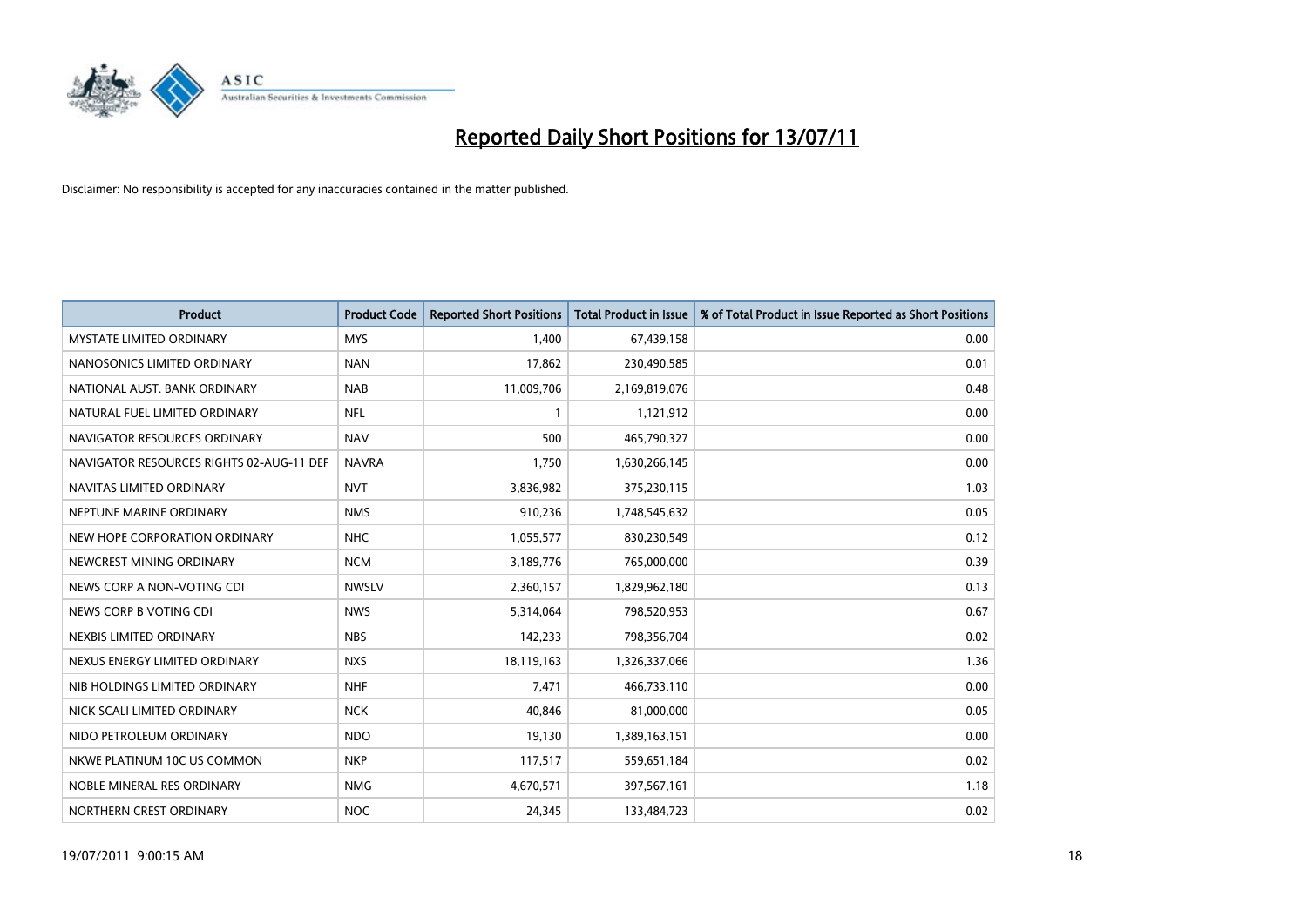

| <b>Product</b>                        | <b>Product Code</b> | <b>Reported Short Positions</b> | <b>Total Product in Issue</b> | % of Total Product in Issue Reported as Short Positions |
|---------------------------------------|---------------------|---------------------------------|-------------------------------|---------------------------------------------------------|
| NORTHERN IRON LTD ORDINARY            | <b>NFE</b>          | 858.883                         | 336,084,863                   | 0.25                                                    |
| NRW HOLDINGS LIMITED ORDINARY         | <b>NWH</b>          | 1,975,273                       | 278,888,011                   | 0.70                                                    |
| NUCOAL RESOURCES NL ORDINARY          | <b>NCR</b>          | 124,305                         | 437,193,340                   | 0.03                                                    |
| NUFARM LIMITED ORDINARY               | <b>NUF</b>          | 6,073,681                       | 261,833,005                   | 2.32                                                    |
| NUPLEX INDUSTRIES ORDINARY            | <b>NPX</b>          | 62,580                          | 196,748,316                   | 0.03                                                    |
| OAKTON LIMITED ORDINARY               | <b>OKN</b>          | 688,106                         | 93,800,235                    | 0.74                                                    |
| OCEANAGOLD CORP. CHESS DEPOSITARY INT | OGC                 | 918,827                         | 262,590,386                   | 0.36                                                    |
| OCEANIA CAPITAL LTD ORDINARY          | <b>OCP</b>          | 2,500                           | 91,921,295                    | 0.00                                                    |
| OIL SEARCH LTD ORDINARY               | <b>OSH</b>          | 11,485,546                      | 1,320,648,378                 | 0.86                                                    |
| OM HOLDINGS LIMITED ORDINARY          | <b>OMH</b>          | 8,610,056                       | 504,105,150                   | 1.71                                                    |
| <b>ONESTEEL LIMITED ORDINARY</b>      | OST                 | 25,592,869                      | 1,338,106,652                 | 1.91                                                    |
| ORICA LIMITED ORDINARY                | ORI                 | 3,387,965                       | 363,966,570                   | 0.90                                                    |
| ORIGIN ENERGY ORDINARY                | <b>ORG</b>          | 2,466,183                       | 1,064,507,259                 | 0.21                                                    |
| OROCOBRE LIMITED ORDINARY             | <b>ORE</b>          | 180,452                         | 103,063,894                   | 0.18                                                    |
| OROTONGROUP LIMITED ORDINARY          | <b>ORL</b>          | 85.935                          | 40,880,902                    | 0.21                                                    |
| OTTO ENERGY LIMITED ORDINARY          | <b>OEL</b>          | 109,204                         | 1,134,540,071                 | 0.01                                                    |
| OZ MINERALS ORDINARY                  | OZL                 | 5,801,849                       | 323,877,514                   | 1.80                                                    |
| <b>PACIFIC BRANDS ORDINARY</b>        | <b>PBG</b>          | 6,476,862                       | 931,386,248                   | 0.70                                                    |
| PALADIN ENERGY LTD ORDINARY           | <b>PDN</b>          | 9,061,486                       | 777,698,217                   | 1.15                                                    |
| PANAUST LIMITED ORDINARY              | <b>PNA</b>          | 12,477,501                      | 593,657,443                   | 2.09                                                    |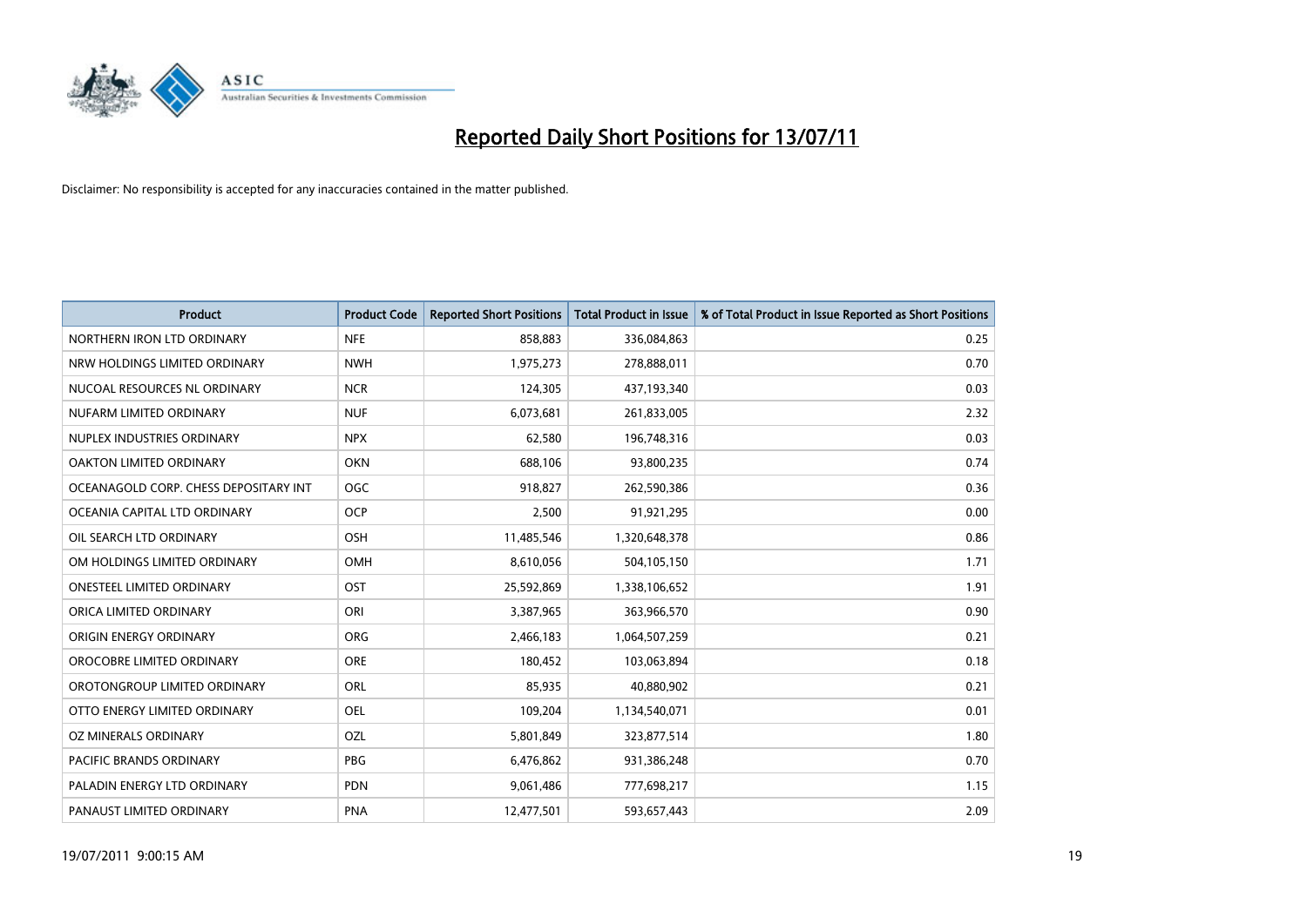

| <b>Product</b>                | <b>Product Code</b> | <b>Reported Short Positions</b> | <b>Total Product in Issue</b> | % of Total Product in Issue Reported as Short Positions |
|-------------------------------|---------------------|---------------------------------|-------------------------------|---------------------------------------------------------|
| PANORAMIC RESOURCES ORDINARY  | PAN                 | 1,335,419                       | 207,050,710                   | 0.64                                                    |
| PAPERLINX LIMITED ORDINARY    | <b>PPX</b>          | 5,263,567                       | 603,580,761                   | 0.88                                                    |
| PAPILLON RES LTD ORDINARY     | PIR                 | 593,124                         | 203,221,972                   | 0.29                                                    |
| PATTIES FOODS LTD ORDINARY    | PFL                 |                                 | 138,989,223                   | 0.00                                                    |
| PEAK RESOURCES ORDINARY       | <b>PEK</b>          | 50,058                          | 155,979,643                   | 0.03                                                    |
| PEET LIMITED ORDINARY         | <b>PPC</b>          | 93,238                          | 318,038,544                   | 0.02                                                    |
| PENINSULA ENERGY LTD ORDINARY | <b>PEN</b>          | 3,225,990                       | 2,093,420,252                 | 0.15                                                    |
| PERILYA LIMITED ORDINARY      | PEM                 | 404,205                         | 526,075,563                   | 0.08                                                    |
| PERPETUAL LIMITED ORDINARY    | PPT                 | 2,782,103                       | 44,671,129                    | 6.23                                                    |
| PERSEUS MINING LTD ORDINARY   | PRU                 | 4,946,519                       | 425,617,088                   | 1.17                                                    |
| PETSEC ENERGY ORDINARY        | <b>PSA</b>          | 223,332                         | 231,283,622                   | 0.10                                                    |
| PHARMAXIS LTD ORDINARY        | <b>PXS</b>          | 2,073,492                       | 228,290,309                   | 0.90                                                    |
| PHOTON GROUP LTD ORDINARY     | PGA                 | 250,510                         | 1,540,886,866                 | 0.02                                                    |
| PLATINUM ASSET ORDINARY       | <b>PTM</b>          | 8,734,640                       | 561,347,878                   | 1.56                                                    |
| PLATINUM AUSTRALIA ORDINARY   | <b>PLA</b>          | 5,234,550                       | 392,430,039                   | 1.34                                                    |
| PLATINUM CAPITAL LTD ORDINARY | <b>PMC</b>          |                                 | 164,959,410                   | 0.00                                                    |
| PLUTON RESOURCES ORDINARY     | PLV                 | 245,034                         | 187,026,448                   | 0.13                                                    |
| PMP LIMITED ORDINARY          | <b>PMP</b>          | 58,164                          | 329,879,212                   | 0.01                                                    |
| PORT BOUVARD LIMITED ORDINARY | PBD                 | 6,754                           | 593,868,295                   | 0.00                                                    |
| PRANA BIOTECHNOLOGY ORDINARY  | PBT                 | 454,320                         | 275,286,783                   | 0.17                                                    |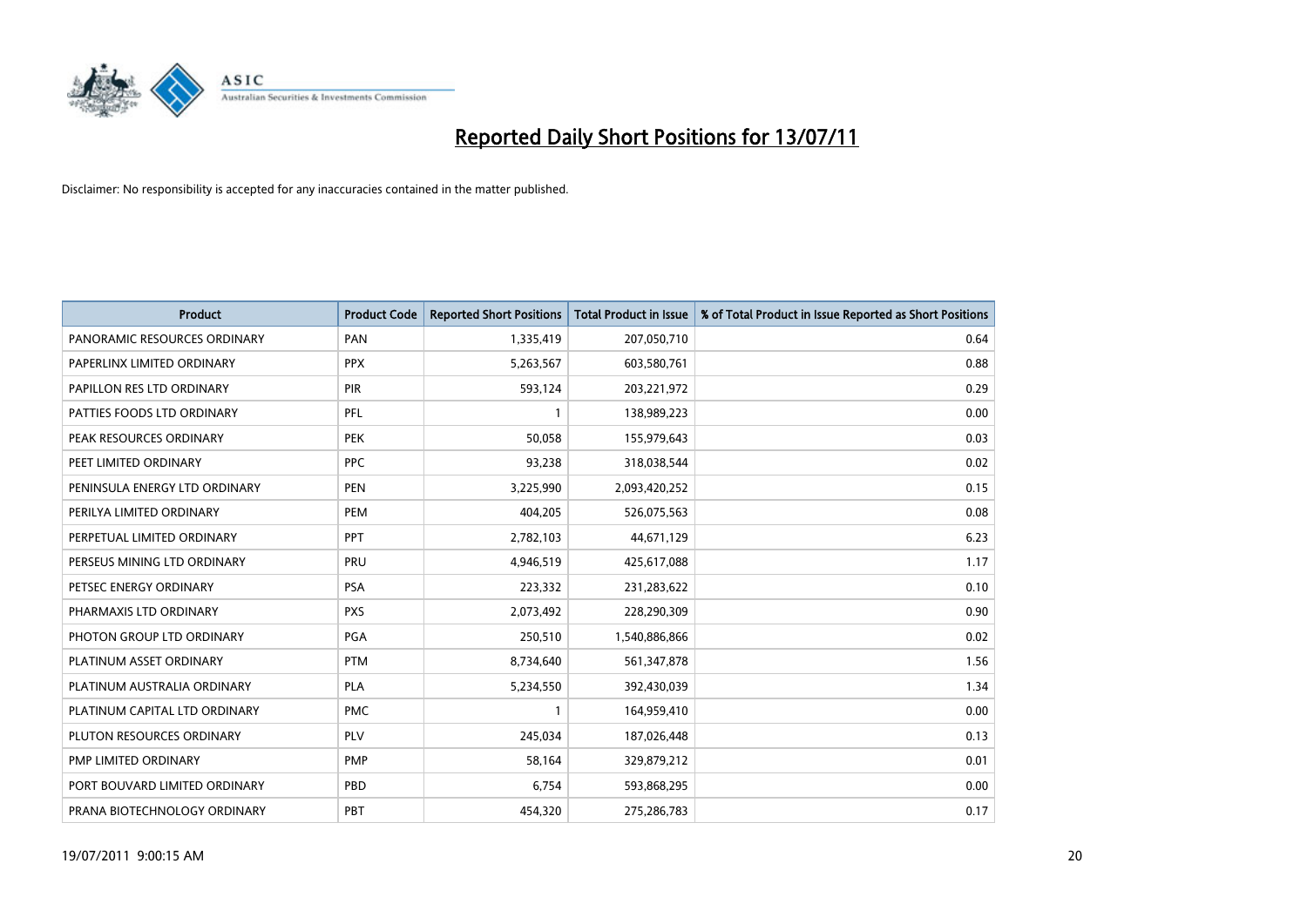

| <b>Product</b>                       | <b>Product Code</b> | <b>Reported Short Positions</b> | <b>Total Product in Issue</b> | % of Total Product in Issue Reported as Short Positions |
|--------------------------------------|---------------------|---------------------------------|-------------------------------|---------------------------------------------------------|
| PREMIER INVESTMENTS ORDINARY         | <b>PMV</b>          | 624,821                         | 155,062,831                   | 0.40                                                    |
| PRIMA BIOMED LTD ORDINARY            | <b>PRR</b>          | 321,500                         | 981,015,629                   | 0.03                                                    |
| PRIMARY HEALTH CARE ORDINARY         | PRY                 | 9,750,017                       | 497,419,803                   | 1.94                                                    |
| PRIME MEDIA GRP LTD ORDINARY         | <b>PRT</b>          | $\overline{2}$                  | 366,330,303                   | 0.00                                                    |
| PROGEN PHARMACEUTIC ORDINARY         | PGL                 | 151,596                         | 24,709,097                    | 0.61                                                    |
| PROGRAMMED ORDINARY                  | <b>PRG</b>          | 359,257                         | 118,169,908                   | 0.30                                                    |
| PSIVIDA CORP CDI 1:1                 | <b>PVA</b>          | 6,878                           | 8,862,492                     | 0.08                                                    |
| <b>QANTAS AIRWAYS ORDINARY</b>       | QAN                 | 33,077,059                      | 2,265,123,620                 | 1.47                                                    |
| QBE INSURANCE GROUP ORDINARY         | OBE                 | 20,991,807                      | 1,092,654,587                 | 1.87                                                    |
| OR NATIONAL LIMITED ORDINARY         | <b>ORN</b>          | 19,336,653                      | 2,440,000,000                 | 0.78                                                    |
| <b>QUBE LOGISTICS ORDINARY UNITS</b> | <b>QUB</b>          | 15,604,432                      | 610,839,329                   | 2.55                                                    |
| RAMELIUS RESOURCES ORDINARY          | <b>RMS</b>          | 224,896                         | 291,767,215                   | 0.08                                                    |
| RAMSAY HEALTH CARE ORDINARY          | <b>RHC</b>          | 1,373,264                       | 202,081,252                   | 0.68                                                    |
| <b>RCR TOMLINSON ORDINARY</b>        | <b>RCR</b>          | 70,541                          | 132,010,172                   | 0.05                                                    |
| <b>REA GROUP ORDINARY</b>            | <b>REA</b>          | 67,194                          | 130,401,680                   | 0.03                                                    |
| <b>RECKON LIMITED ORDINARY</b>       | <b>RKN</b>          | 16,344                          | 133,384,060                   | 0.01                                                    |
| RED FORK ENERGY ORDINARY             | <b>RFE</b>          | 7,696                           | 269,769,853                   | 0.00                                                    |
| REDBANK ENERGY LTD ORDINARY          | <b>AEI</b>          | 13                              | 786,287                       | 0.00                                                    |
| <b>REDFLEX HOLDINGS ORDINARY</b>     | <b>RDF</b>          | 10                              | 110,345,599                   | 0.00                                                    |
| REED RESOURCES LTD ORDINARY          | <b>RDR</b>          | 421,579                         | 264,742,501                   | 0.16                                                    |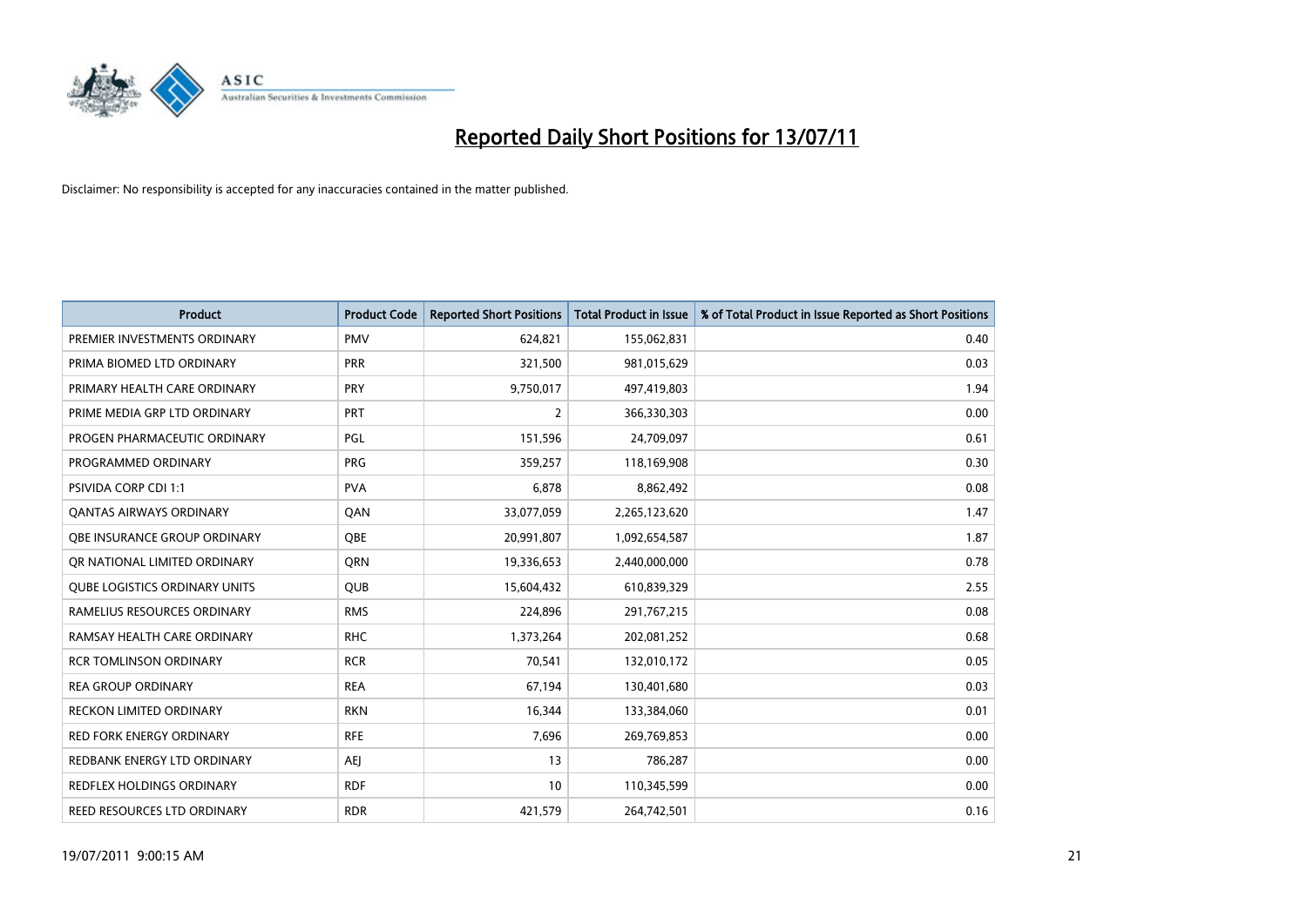

| <b>Product</b>                      | <b>Product Code</b> | <b>Reported Short Positions</b> | <b>Total Product in Issue</b> | % of Total Product in Issue Reported as Short Positions |
|-------------------------------------|---------------------|---------------------------------|-------------------------------|---------------------------------------------------------|
| <b>REGIS RESOURCES ORDINARY</b>     | <b>RRL</b>          | 1,802,809                       | 432,072,718                   | 0.42                                                    |
| RESMED INC CDI 10:1                 | <b>RMD</b>          | 13,719,251                      | 1,545,678,330                 | 0.88                                                    |
| <b>RESOLUTE MINING ORDINARY</b>     | <b>RSG</b>          | 15, 141, 547                    | 467,638,948                   | 3.23                                                    |
| RESOURCE AND INVEST. ORDINARY       | <b>RNI</b>          | 2,999                           | 124,784,308                   | 0.00                                                    |
| RESOURCE EQUIP LTD ORDINARY         | <b>ROL</b>          | 366,192                         | 227,202,027                   | 0.17                                                    |
| <b>RESOURCE GENERATION ORDINARY</b> | <b>RES</b>          | 328,635                         | 262,895,652                   | 0.13                                                    |
| REVERSE CORP LIMITED ORDINARY       | <b>REF</b>          | 25,141                          | 92,382,175                    | 0.03                                                    |
| REX MINERALS LIMITED ORDINARY       | <b>RXM</b>          | 1,037,042                       | 153,635,519                   | 0.68                                                    |
| RHG LIMITED ORDINARY                | <b>RHG</b>          | 434,382                         | 318,092,978                   | 0.13                                                    |
| <b>RIALTO ENERGY ORDINARY</b>       | <b>RIA</b>          | 459,182                         | 360,006,264                   | 0.13                                                    |
| RIDLEY CORPORATION ORDINARY         | <b>RIC</b>          | 823,333                         | 307,817,071                   | 0.26                                                    |
| RIO TINTO LIMITED ORDINARY          | <b>RIO</b>          | 15,210,595                      | 435,758,720                   | 3.45                                                    |
| <b>RIVERCITY MOTORWAY STAPLED</b>   | <b>RCY</b>          | 132,000                         | 957,010,115                   | 0.01                                                    |
| <b>ROBUST RESOURCES ORDINARY</b>    | <b>ROL</b>          | 1,152,895                       | 84,944,097                    | 1.36                                                    |
| ROC OIL COMPANY ORDINARY            | <b>ROC</b>          | 1,312,679                       | 713,254,560                   | 0.19                                                    |
| ROYAL WOLF HOLDINGS ORDINARY        | <b>RWH</b>          | 60,000                          | 100,387,052                   | 0.06                                                    |
| SAI GLOBAL LIMITED ORDINARY         | SAI                 | 256,137                         | 199,570,046                   | 0.13                                                    |
| SALMAT LIMITED ORDINARY             | <b>SLM</b>          | 756,411                         | 159,780,299                   | 0.47                                                    |
| SAMSON OIL & GAS LTD ORDINARY       | SSN                 | 4,600,058                       | 1,731,976,929                 | 0.26                                                    |
| SANDFIRE RESOURCES ORDINARY         | <b>SFR</b>          | 1,921,454                       | 149,384,969                   | 1.26                                                    |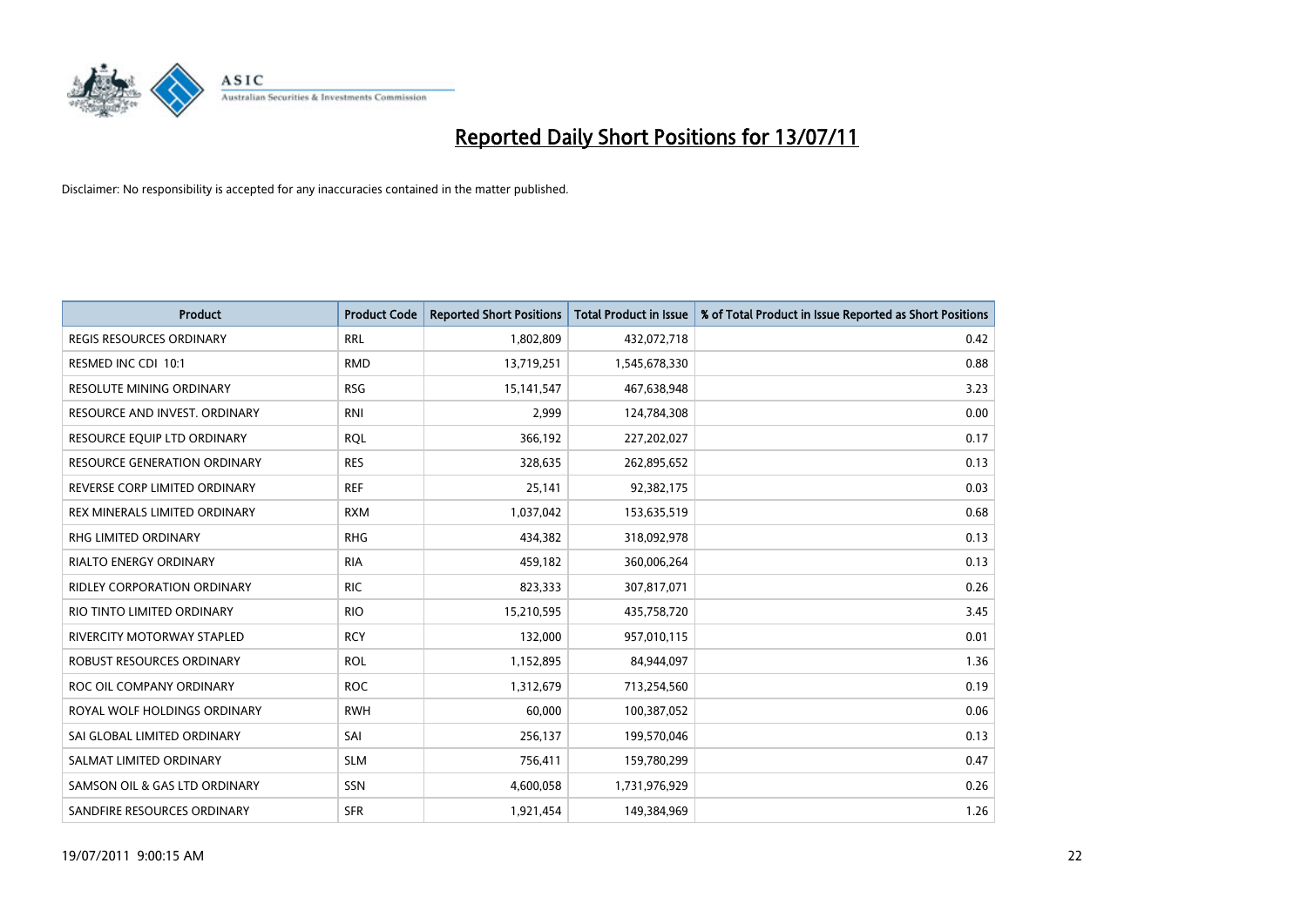

| <b>Product</b>                           | <b>Product Code</b> | <b>Reported Short Positions</b> | Total Product in Issue | % of Total Product in Issue Reported as Short Positions |
|------------------------------------------|---------------------|---------------------------------|------------------------|---------------------------------------------------------|
| <b>SANTOS LTD ORDINARY</b>               | <b>STO</b>          | 5,833,468                       | 877,955,815            | 0.65                                                    |
| SARACEN MINERAL ORDINARY                 | <b>SAR</b>          | 289,141                         | 492,251,415            | 0.06                                                    |
| SEDGMAN LIMITED ORDINARY                 | <b>SDM</b>          | 379,632                         | 209,752,689            | 0.18                                                    |
| SEEK LIMITED ORDINARY                    | <b>SEK</b>          | 13,051,558                      | 337,065,707            | 3.88                                                    |
| SELECT HARVESTS ORDINARY                 | <b>SHV</b>          | 234,758                         | 56,226,960             | 0.42                                                    |
| SENETAS CORPORATION ORDINARY             | <b>SEN</b>          | 756,999                         | 463,105,195            | 0.16                                                    |
| SERVCORP LIMITED ORDINARY                | SRV                 | 145,225                         | 98,440,807             | 0.14                                                    |
| SERVICE STREAM ORDINARY                  | <b>SSM</b>          | 423,907                         | 283,418,867            | 0.15                                                    |
| SEVEN GROUP HOLDINGS ORDINARY            | <b>SVW</b>          | 962,078                         | 306,410,281            | 0.33                                                    |
| SEVEN WEST MEDIA LTD ORDINARY            | <b>SWM</b>          | 4,304,679                       | 610,327,899            | 0.72                                                    |
| SIGMA PHARMACEUTICAL ORDINARY            | <b>SIP</b>          | 15,575,279                      | 1,178,626,572          | 1.31                                                    |
| SILEX SYSTEMS ORDINARY                   | <b>SLX</b>          | 319,968                         | 170,133,997            | 0.18                                                    |
| SILVER LAKE RESOURCE ORDINARY            | <b>SLR</b>          | 149,455                         | 178,882,838            | 0.08                                                    |
| SIMS METAL MGMT LTD ORDINARY             | SGM                 | 3,942,120                       | 205,408,830            | 1.91                                                    |
| SINGAPORE TELECOMM. CHESS DEPOSITARY INT | SGT                 | 4,706,338                       | 198,739,178            | 2.37                                                    |
| SIRIUS RESOURCES NL ORDINARY             | <b>SIR</b>          | 82,500                          | 137,134,586            | 0.06                                                    |
| SKILLED GROUP LTD ORDINARY               | <b>SKE</b>          | 36,754                          | 233,089,776            | 0.01                                                    |
| SKY CITY ENTERTAIN. ORDINARY             | <b>SKC</b>          | 61,857                          | 576,958,340            | 0.01                                                    |
| SKY NETWORK ORDINARY                     | <b>SKT</b>          | 27,324                          | 389,139,785            | 0.00                                                    |
| SMS MANAGEMENT. ORDINARY                 | SMX                 | 247,145                         | 68,246,225             | 0.36                                                    |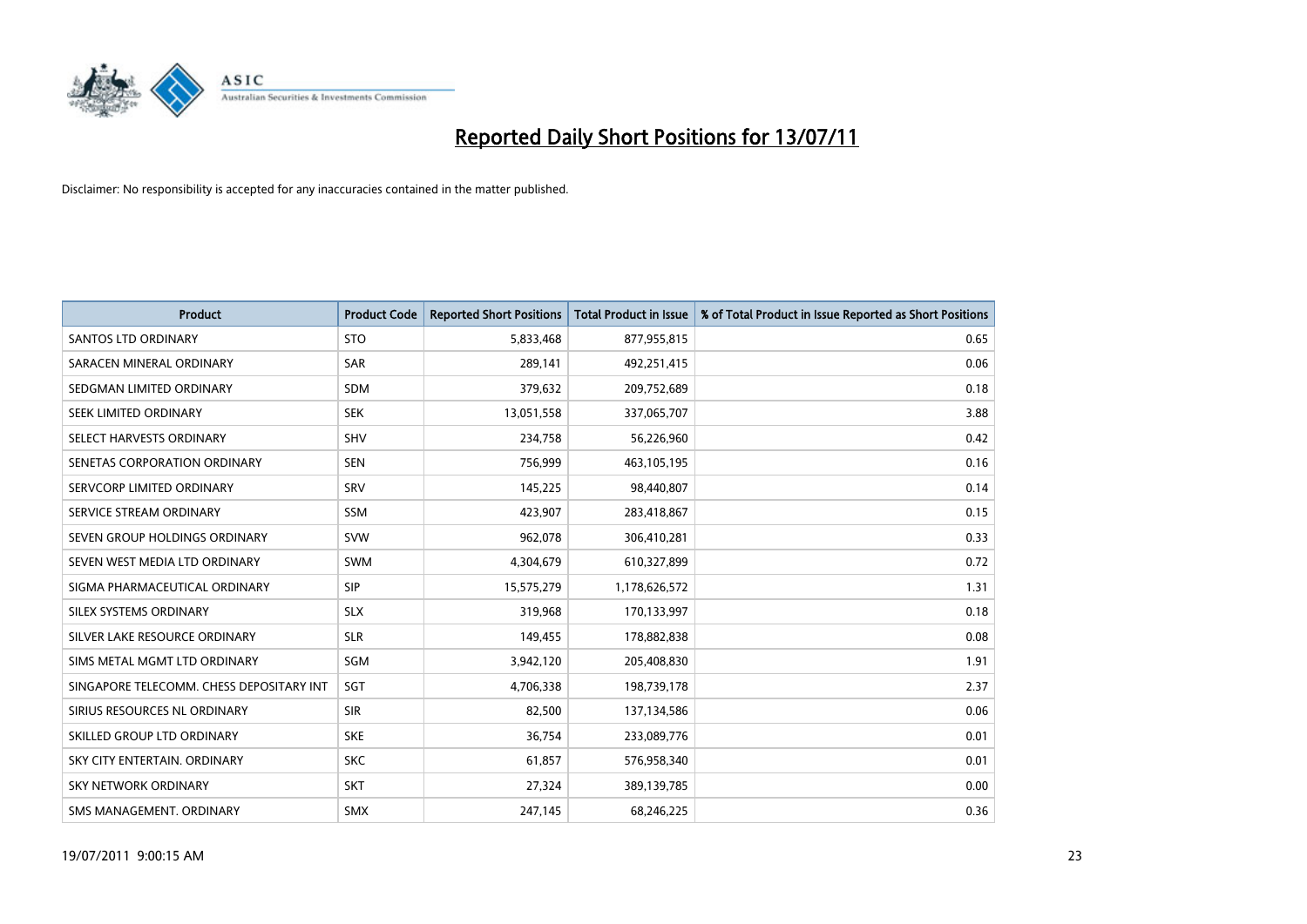

| <b>Product</b>                           | <b>Product Code</b> | <b>Reported Short Positions</b> | Total Product in Issue | % of Total Product in Issue Reported as Short Positions |
|------------------------------------------|---------------------|---------------------------------|------------------------|---------------------------------------------------------|
| SONIC HEALTHCARE ORDINARY                | <b>SHL</b>          | 5,270,769                       | 388,429,875            | 1.37                                                    |
| SOUL PATTINSON (W.H) ORDINARY            | SOL                 | 18,837                          | 238,640,580            | 0.01                                                    |
| SOUTH BOULDER MINES ORDINARY             | <b>STB</b>          | 11,646                          | 87,115,688             | 0.02                                                    |
| SP AUSNET STAPLED SECURITIES             | <b>SPN</b>          | 5,840,642                       | 2,850,932,204          | 0.21                                                    |
| SPARK INFRASTRUCTURE STAPLED NOTE & UNIT | SKI                 | 16,234,274                      | 1,326,734,264          | 1.22                                                    |
| SPDR 200 FUND ETF UNITS                  | STW                 | 8                               | 52,178,556             | 0.00                                                    |
| SPECIALTY FASHION ORDINARY               | <b>SFH</b>          | 606.168                         | 191,786,121            | 0.32                                                    |
| SPOTLESS GROUP LTD ORDINARY              | SPT                 | 1,793,040                       | 262,766,725            | 0.68                                                    |
| ST BARBARA LIMITED ORDINARY              | <b>SBM</b>          | 5,758,746                       | 325,615,389            | 1.78                                                    |
| STAGING CONNECTIONS ORDINARY             | <b>STG</b>          | 2,917,189                       | 78,317,726             | 3.72                                                    |
| STANMORE COAL LTD ORDINARY               | <b>SMR</b>          | 77,840                          | 88,270,738             | 0.09                                                    |
| STARPHARMA HOLDINGS ORDINARY             | SPL                 | 342,741                         | 247,743,578            | 0.15                                                    |
| STH AMERICAN COR LTD ORDINARY            | SAY                 | 9,200                           | 245,846,493            | 0.00                                                    |
| STH CRS ELECT ENGNR ORDINARY             | <b>SXE</b>          | 2,910                           | 160,736,826            | 0.00                                                    |
| STHN CROSS MEDIA ORDINARY                | <b>SXL</b>          | 4,244,099                       | 705,712,186            | 0.60                                                    |
| STOCKLAND UNITS/ORD STAPLED              | SGP                 | 4,797,847                       | 2,383,036,717          | 0.19                                                    |
| STRAITS RES LTD. ORDINARY                | SRQ                 | 7,887,335                       | 324,796,141            | 2.42                                                    |
| <b>STW COMMUNICATIONS ORDINARY</b>       | SGN                 | 303,251                         | 364,310,964            | 0.08                                                    |
| SUNCORP GROUP LTD ORDINARY               | <b>SUN</b>          | 7,636,851                       | 1,286,600,980          | 0.57                                                    |
| SUNDANCE ENERGY ORDINARY                 | <b>SEA</b>          | 170,048                         | 276,709,585            | 0.06                                                    |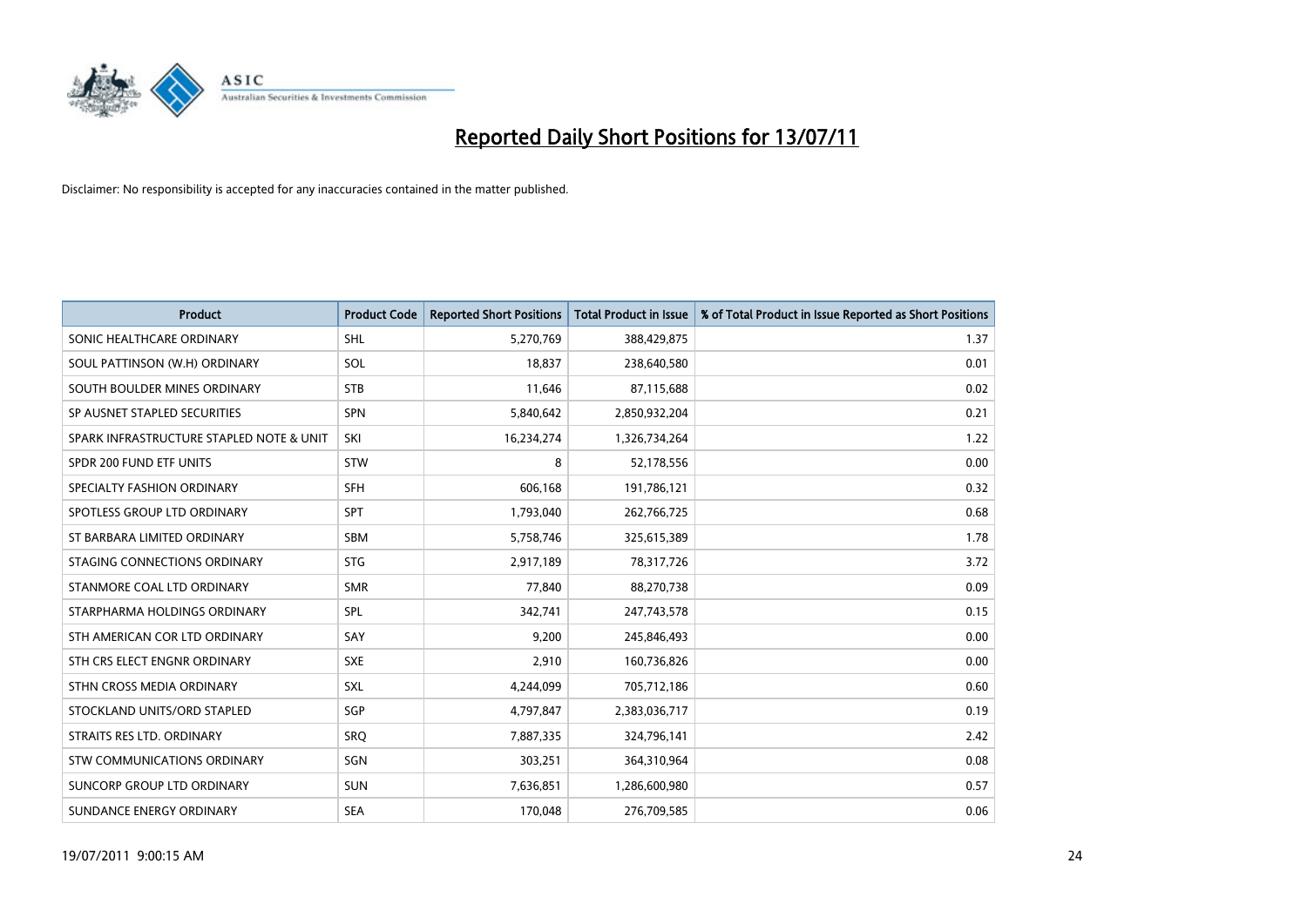

| <b>Product</b>                       | <b>Product Code</b> | <b>Reported Short Positions</b> | Total Product in Issue | % of Total Product in Issue Reported as Short Positions |
|--------------------------------------|---------------------|---------------------------------|------------------------|---------------------------------------------------------|
| SUNDANCE RESOURCES ORDINARY          | SDL                 | 15,505,438                      | 2,870,927,169          | 0.54                                                    |
| SUNLAND GROUP LTD ORDINARY           | <b>SDG</b>          | 44,610                          | 224,881,794            | 0.02                                                    |
| SUPER RET REP LTD ORDINARY           | <b>SUL</b>          | 105,296                         | 130,018,739            | 0.09                                                    |
| SWICK MINING ORDINARY                | <b>SWK</b>          | 191,698                         | 236,724,970            | 0.08                                                    |
| SYMEX HOLDINGS ORDINARY              | <b>SYM</b>          | 6,633                           | 189,166,670            | 0.00                                                    |
| TABCORP HOLDINGS LTD ORDINARY        | <b>TAH</b>          | 4,071,466                       | 688,019,737            | 0.59                                                    |
| <b>TALENT2 INTERNATION ORDINARY</b>  | <b>TWO</b>          | 139,685                         | 144,672,415            | 0.09                                                    |
| TANAMI GOLD NL ORDINARY              | <b>TAM</b>          | 104,000                         | 260,997,677            | 0.04                                                    |
| TAP OIL LIMITED ORDINARY             | <b>TAP</b>          | 540,760                         | 240,967,311            | 0.22                                                    |
| TASSAL GROUP LIMITED ORDINARY        | <b>TGR</b>          | 57,856                          | 146,304,404            | 0.03                                                    |
| <b>TATTS GROUP LTD ORDINARY</b>      | <b>TTS</b>          | 14,500,157                      | 1,318,683,208          | 1.10                                                    |
| <b>TECHNOLOGY ONE ORDINARY</b>       | <b>TNE</b>          | 80,037                          | 303,119,455            | 0.03                                                    |
| TELECOM CORPORATION ORDINARY         | <b>TEL</b>          | 21,658,646                      | 1,924,678,136          | 1.14                                                    |
| <b>TELSTRA CORPORATION, ORDINARY</b> | <b>TLS</b>          | 81,049,278                      | 12,443,074,357         | 0.63                                                    |
| TEN NETWORK HOLDINGS ORDINARY        | <b>TEN</b>          | 23,964,318                      | 1,045,236,720          | 2.28                                                    |
| TERANGA GOLD CORP CDI 1:1            | <b>TGZ</b>          | 197.005                         | 152,679,621            | 0.12                                                    |
| TFS CORPORATION LTD ORDINARY         | <b>TFC</b>          | 64,472                          | 276,453,042            | 0.02                                                    |
| THE REJECT SHOP ORDINARY             | <b>TRS</b>          | 661,806                         | 26,033,570             | 2.52                                                    |
| THOR MINING PLC CHESS DEPOSITARY 1:1 | <b>THR</b>          | 2,307                           | 222,489,120            | 0.00                                                    |
| THORN GROUP LIMITED ORDINARY         | <b>TGA</b>          | 19,145                          | 146,091,970            | 0.01                                                    |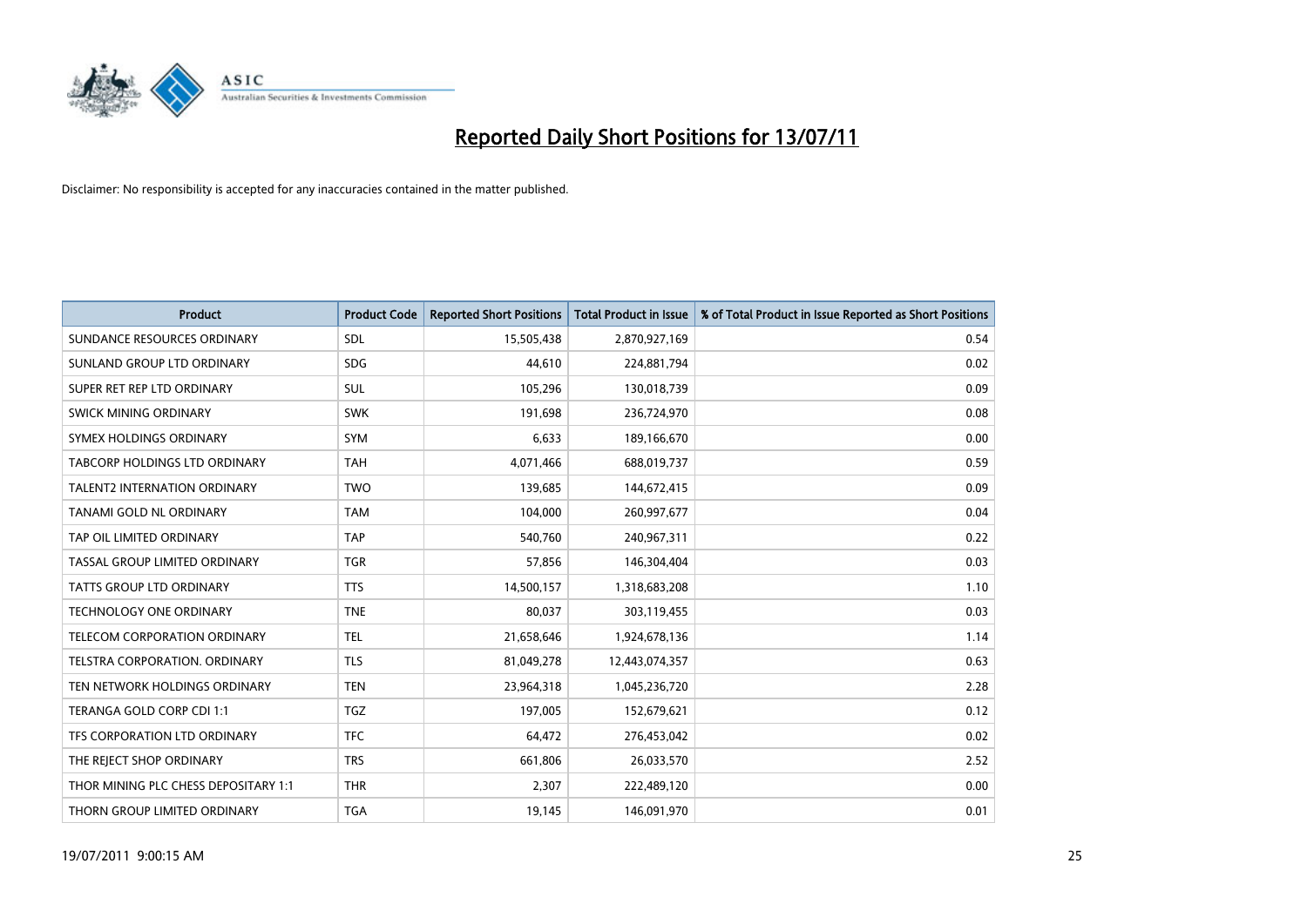

| <b>Product</b>                            | <b>Product Code</b> | <b>Reported Short Positions</b> | <b>Total Product in Issue</b> | % of Total Product in Issue Reported as Short Positions |
|-------------------------------------------|---------------------|---------------------------------|-------------------------------|---------------------------------------------------------|
| <b>TIGER RESOURCES ORDINARY</b>           | <b>TGS</b>          | 187,612                         | 669,560,549                   | 0.03                                                    |
| TIMBERCORP LIMITED ORDINARY               | <b>TIM</b>          | 90,074                          | 352,071,429                   | 0.02                                                    |
| <b>TISHMAN SPEYER UNITS</b>               | <b>TSO</b>          | 107,265                         | 338,440,904                   | 0.03                                                    |
| TNG LIMITED ORDINARY                      | <b>TNG</b>          | 4,321                           | 284,803,062                   | 0.00                                                    |
| TOLL HOLDINGS LTD ORDINARY                | <b>TOL</b>          | 22,718,109                      | 710,128,531                   | 3.16                                                    |
| TORO ENERGY LIMITED ORDINARY              | <b>TOE</b>          | 35,404                          | 964,936,676                   | 0.00                                                    |
| <b>TOWER LIMITED ORDINARY</b>             | <b>TWR</b>          | 689,519                         | 265,176,580                   | 0.26                                                    |
| TOX FREE SOLUTIONS ORDINARY               | <b>TOX</b>          | 23,285                          | 96,503,382                    | 0.02                                                    |
| TPG TELECOM LIMITED ORDINARY              | <b>TPM</b>          | 4,502,592                       | 783,481,644                   | 0.58                                                    |
| <b>TRANSFIELD SERVICES ORDINARY</b>       | <b>TSE</b>          | 4,581,636                       | 549,715,957                   | 0.85                                                    |
| TRANSPACIFIC INDUST. ORDINARY             | <b>TPI</b>          | 13,180,491                      | 960,638,735                   | 1.35                                                    |
| TRANSURBAN GROUP TRIPLE STAPLED SEC.      | <b>TCL</b>          | 3,208,297                       | 1,443,543,731                 | 0.22                                                    |
| TREASURY WINE ESTATE ORDINARY             | <b>TWE</b>          | 13,872,434                      | 647,227,144                   | 2.14                                                    |
| TRINITY GROUP STAPLED SECURITIES          | <b>TCO</b>          | 3,419                           | 203,405,927                   | 0.00                                                    |
| TROY RESOURCES NL ORDINARY                | <b>TRY</b>          | 167,388                         | 87,990,323                    | 0.18                                                    |
| UGL LIMITED ORDINARY                      | UGL                 | 3,962,043                       | 166,047,171                   | 2.36                                                    |
| UNILIFE CORPORATION CDI 6:1               | <b>UNS</b>          | 800,032                         | 271,430,663                   | 0.30                                                    |
| VALAD PROPERTY GROUP STAPLED US PROHIBIT. | <b>VPG</b>          | 3,124,390                       | 115,108,116                   | 2.72                                                    |
| <b>VDM GROUP LIMITED ORDINARY</b>         | <b>VMG</b>          | 11,116                          | 193,127,749                   | 0.01                                                    |
| VENTURE MINERALS ORDINARY                 | <b>VMS</b>          | 353,598                         | 221,093,592                   | 0.16                                                    |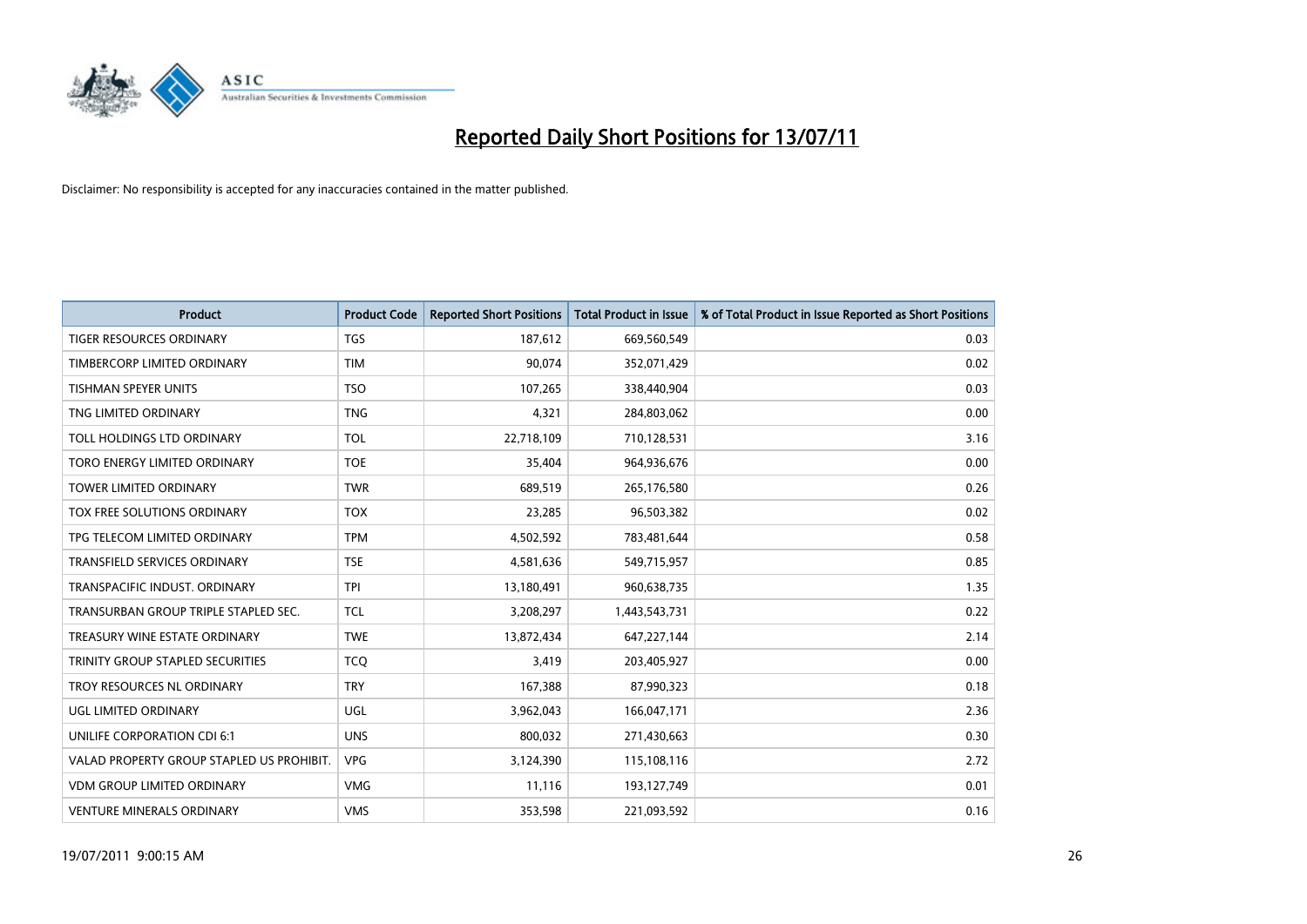

| <b>Product</b>                         | <b>Product Code</b> | <b>Reported Short Positions</b> | <b>Total Product in Issue</b> | % of Total Product in Issue Reported as Short Positions |
|----------------------------------------|---------------------|---------------------------------|-------------------------------|---------------------------------------------------------|
| <b>VILLAGE ROADSHOW LTD ORDINARY</b>   | <b>VRL</b>          | 114,349                         | 151,458,556                   | 0.07                                                    |
| VIRGIN BLUE HOLDINGS ORDINARY          | <b>VBA</b>          | 27,732,658                      | 2,210,197,600                 | 1.23                                                    |
| <b>VISION GROUP HLDGS ORDINARY</b>     | <b>VGH</b>          | 78,000                          | 74,197,532                    | 0.11                                                    |
| <b>VITA GROUP LTD ORDINARY</b>         | <b>VTG</b>          | 75,190                          | 142,499,800                   | 0.05                                                    |
| VITERRA INC CDI 1:1                    | <b>VTA</b>          | 3,828                           | 68,629,939                    | 0.01                                                    |
| WAH NAM INT HLDG LTD ORDINARY          | <b>WNI</b>          | 2,604,660                       | 5,355,416,325                 | 0.05                                                    |
| <b>WATPAC LIMITED ORDINARY</b>         | <b>WTP</b>          | 86,566                          | 183,341,382                   | 0.04                                                    |
| <b>WDS LIMITED ORDINARY</b>            | <b>WDS</b>          | 701                             | 144,055,662                   | 0.00                                                    |
| WEBIET LIMITED ORDINARY                | <b>WEB</b>          | 383,185                         | 75,967,968                    | 0.51                                                    |
| <b>WESFARMERS LIMITED ORDINARY</b>     | <b>WES</b>          | 18,493,113                      | 1,005,675,940                 | 1.84                                                    |
| WESFARMERS LIMITED PARTIALLY PROTECTED | <b>WESN</b>         | 181,618                         | 151,396,222                   | 0.11                                                    |
| WESTERN AREAS NL ORDINARY              | <b>WSA</b>          | 6,382,429                       | 179,735,899                   | 3.54                                                    |
| WESTERN DESERT RES. ORDINARY           | <b>WDR</b>          | 948                             | 206,935,914                   | 0.00                                                    |
| WESTFIELD GROUP ORD/UNIT STAPLED SEC   | <b>WDC</b>          | 11,366,404                      | 2,308,988,539                 | 0.48                                                    |
| WESTFIELD RETAIL TST UNIT STAPLED      | <b>WRT</b>          | 29,273,817                      | 3,054,166,195                 | 0.95                                                    |
| <b>WESTPAC BANKING CORP ORDINARY</b>   | <b>WBC</b>          | 29,115,649                      | 3,030,033,944                 | 0.93                                                    |
| WHITE ENERGY COMPANY ORDINARY          | <b>WEC</b>          | 11,610,042                      | 316,104,241                   | 3.66                                                    |
| <b>WHITEHAVEN COAL ORDINARY</b>        | <b>WHC</b>          | 5,639,989                       | 493,800,069                   | 1.15                                                    |
| WHK GROUP LIMITED ORDINARY             | <b>WHG</b>          | 85,965                          | 265,142,652                   | 0.03                                                    |
| WHL ENERGY LIMITED ORDINARY            | <b>WHN</b>          | 7,812,500                       | 1,212,100,886                 | 0.64                                                    |